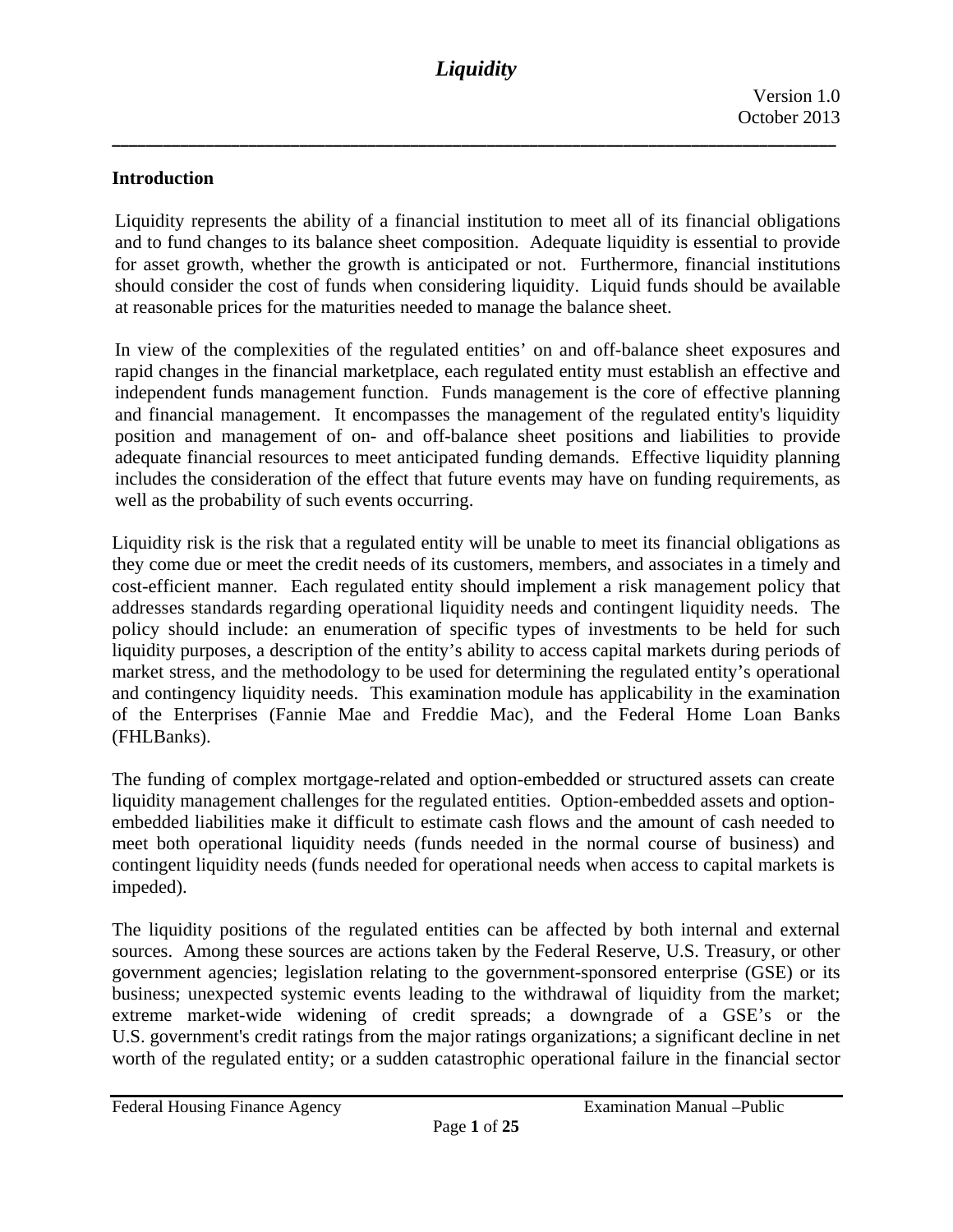due to a terrorist attack or other disaster. For that reason, each regulated entity should have contingency plans in case of changes in the market or if its liquidity needs projections are incorrect.

**\_\_\_\_\_\_\_\_\_\_\_\_\_\_\_\_\_\_\_\_\_\_\_\_\_\_\_\_\_\_\_\_\_\_\_\_\_\_\_\_\_\_\_\_\_\_\_\_\_\_\_\_\_\_\_\_\_\_\_\_\_\_\_\_\_\_\_\_\_\_\_\_\_\_\_\_\_\_\_\_\_\_\_\_\_**

 responses to various adverse business scenarios. Policies and procedures should provide for the Effective contingency planning involves identifying minimum and maximum liquidity needs under various scenarios and weighing alternative courses of action designed to meet those needs. As part of their strategic planning process, the regulated entities should have documented strategies for managing liquidity risk and clear policies and procedures for limiting and controlling risk exposures that appropriately reflect the regulated entity's risk tolerances. Strategies should identify primary sources of funding for meeting daily operating cash outflows, as well as seasonal and cyclical cash flow fluctuations. Strategies should also address alternative formulation of plans and courses of actions for dealing with potential temporary, intermediateterm, and long-term liquidity disruptions. Senior management should coordinate the regulated entity's liquidity risk management with disaster, contingency, and strategic planning efforts, as well as with the risk management staff.

A useful liquidity assessment procedure is to monitor the "TED spread." This is the spread between three-month London Interbank Offered Rate (LIBOR) and three-month Treasury bills. This is a pure measure of credit risk sentiment. The term TED spread initially referenced the difference between the interest rates on three-month Treasury contracts and three-month EuroDollar contracts, expressed in LIBOR. When this spread is low (e.g., 25 basis points or less), then short-term markets are not stressed, and the regulated entities should have no problems accessing the agency debt market except for firm-specific credit issues. As the TED spread widens, access to the agency debt market may deteriorate. At the same time, as the TED spread widens, private unsecured counterparties will see some degradation in their access to international capital markets making the return of funds from counterparties less assured. Balance-sheet liquidity from the highest-quality counterparties is important when the TED spread is wide but less important when the TED spread is narrow.

Assessing the liquidity position of a regulated entity presents many challenges, especially in that market forces outside the control of the regulated entity can change rapidly and significantly affect liquidity needs. The regulated entities have three broad sources of liquidity: assets that are converted readily into cash with little or no discount and are held specifically for that reason, other assets that can be liquidated or pledged in a repurchase transaction, and debt issuance. Of these three sources, the regulated entities rely mostly on debt issuance, making maintaining access to the debt market, on reasonable terms, the key to liquidity management. A regulated entity should have financial modeling capabilities to identify potential liquidity shortfalls and simulate various market scenarios. Information from these simulations should serve as the basis for determining the adequacy of an institution's liquidity position.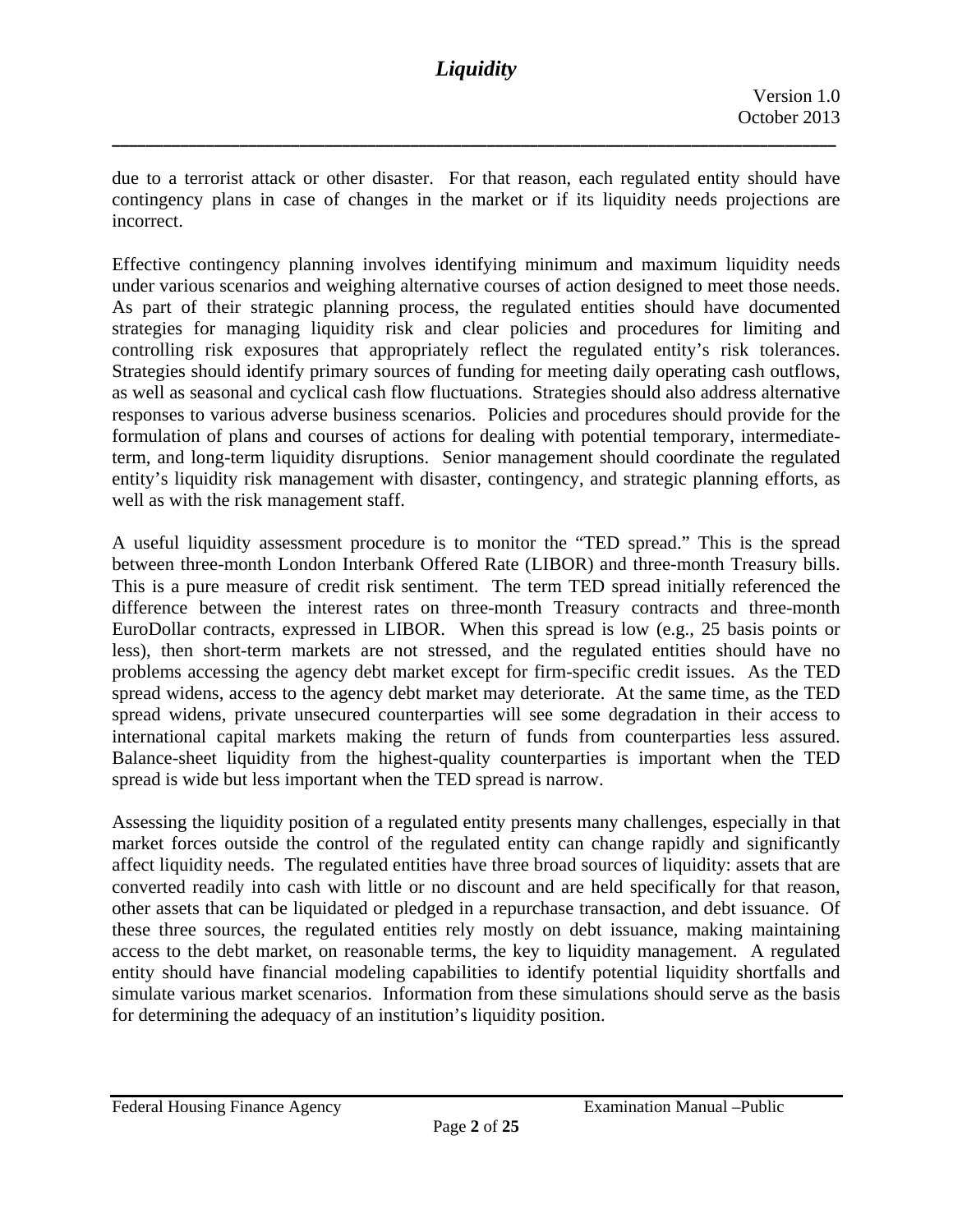# **Regulatory Environment**

The primary authorities governing liquidity management activities are set forth below. The examiner should ensure that the application of such authorities to a regulated entity has been considered by the regulated entity and its legal counsel.

### *1) Rules and Regulations of the Federal Housing Finance Agency (FHFA) which include the following parts and sections relevant to liquidity management:*

12 CFR part 1236 Prudential Management and Operations Standards (PMOS) Standard 5: Adequacy and Maintenance of Liquidity and Reserves, includes, among others, the following requirements:

- a) A regulated entity should establish a liquidity management framework that ensures it maintains sufficient liquidity to withstand a range of stressful events.
- b) A regulated entity should articulate a liquidity risk tolerance that is appropriate for its business strategy and its mission goals and objectives.
- c) A regulated entity should have a sound process for identifying, measuring, monitoring, controlling, and reporting its liquidity position and its liquidity risk exposures.
- d) A regulated entity should establish a funding strategy that provides effective diversification in the sources and tenor of funding.
- e) A regulated entity should conduct stress tests on a regular basis for a variety of institution-specific and market-wide stress scenarios to identify sources of potential liquidity strain and to ensure that current exposures remain in accordance with each regulated entity's established liquidity risk tolerance.
- f) A regulated entity should use stress test outcomes to adjust its liquidity management strategies, policies, and positions and to develop effective contingency plans.
- g) A regulated entity should have a formal contingency funding plan that clearly sets out the strategies for addressing liquidity shortfalls in emergencies. Where practical, contingent funding sources should be tested or drawn on periodically to assess their reliability and operational soundness.
- h) A regulated entity should maintain adequate reserves of liquid assets, including adequate reserves of unencumbered, marketable securities that can be liquidated to meet unexpected needs.

12 CFR part 1236 PMOS Standard 6: Management of Asset and Investment Portfolio Growth, includes a section on the responsibilities of the board of directors and senior management. This standard also includes, among other things, a requirement that each regulated entity should manage its asset growth and investment growth in a prudent manner that is consistent with the regulated entity's business strategy, board-approved policies and risk tolerances, and safe and sound operations.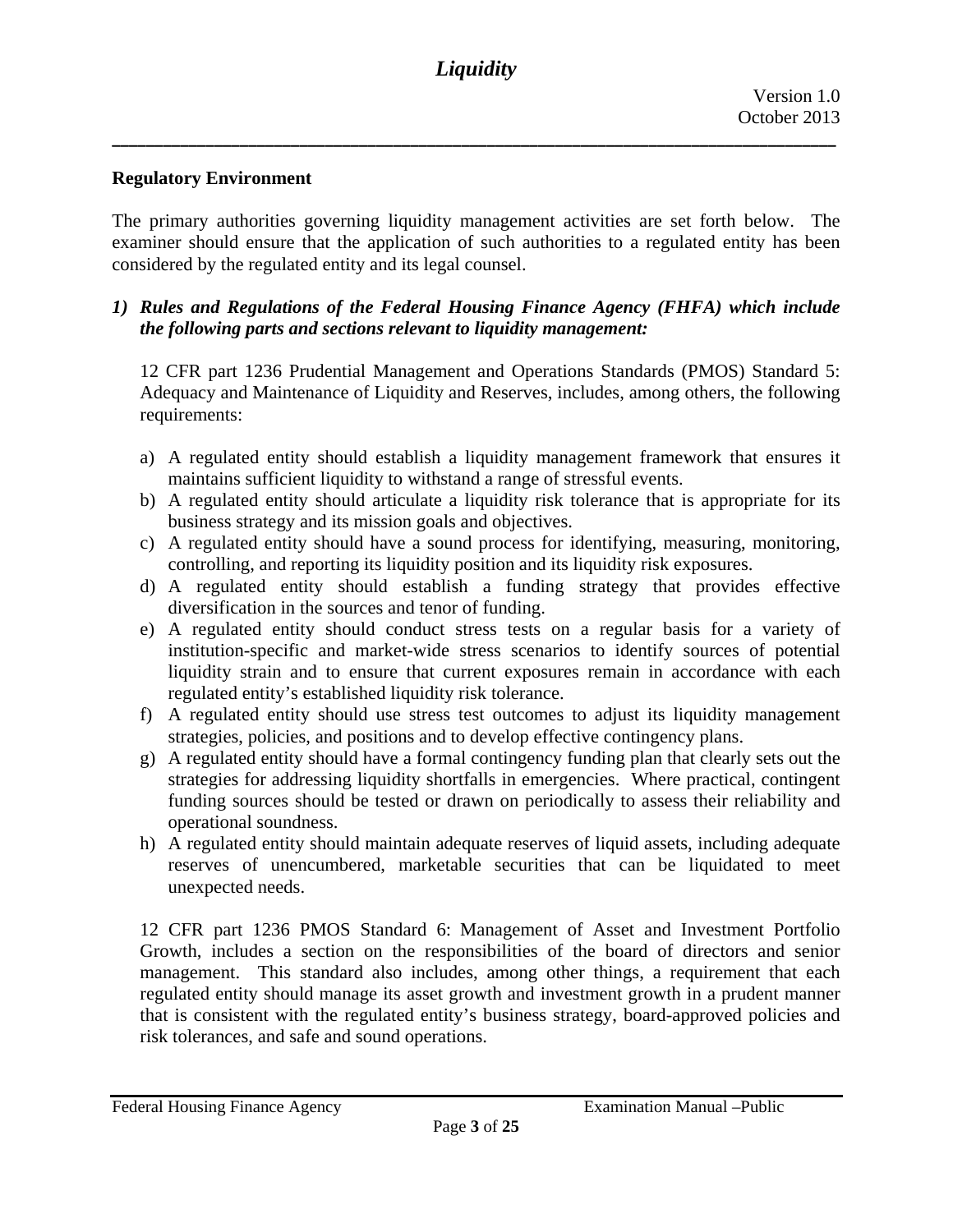12 CFR part 1236 PMOS Standard 7: Investments and Acquisitions of Assets, includes a section on the responsibilities of the board of directors and senior management. This standard also requires, among other things, that each regulated entity should have an investments policy that establishes the regulated entity's investment objectives, risk tolerances, investment constraints, and policies and procedures for selecting investments.

12 CFR part 1270 Liabilities sets forth, among other things, sources of funds for business operations for which an FHLBank is authorized to incur liabilities, such as consolidated obligations (COs), demand deposits, cash accounts, purchased Federal funds (Fed Funds), and repurchase agreements (Repos).

12 CFR 1270.3(b) also requires each FHLBank to hold liquidity reserves against members' deposits. In addition to these reserves, 12 CFR 932.8 requires that each FHLBank hold contingency liquidity in an amount sufficient to enable it to meet its liquidity needs, at a minimum to cover five business days of inability to access the CO debt markets.

12 CFR 1270.10(b) requires each FHLBank president to certify that the FHLBank will remain in compliance with the liquidity requirements in Section 11(g) of the FHLBank Act and any regulations, and will remain capable of making full and timely payment of all of its current obligations, including direct obligations, coming due during the next quarter.

# *2) Rules and Regulations of the predecessor Office of Federal Housing Enterprise Oversight which include the following relevant to liquidity management:*

12 CFR part 1720 Safety and Soundness Standards addresses, among other things, balance sheet growth and management and non-mortgage liquidity investments.

# *3) Rules and Regulations of the predecessor Federal Housing Finance Board (Finance Board), which include the following relevant to liquidity management:*

12 CFR part 917 addresses powers and responsibilities of the FHLBank boards of directors and senior management. In particular, 12 CFR 917.3, Risk Management, is pertinent.

12 CFR part 1207 Minority and Women Inclusion addresses, among other things, the responsibilities of the regulated entities and Office of Finance to develop, implement, and maintain policies to ensure the inclusion of minorities, women, and individuals with disabilities.

*4) Advisory Bulletins of the predecessor Finance Board and FHFA that provide supervisory guidance relating to the topic of liquidity management activities are the following:*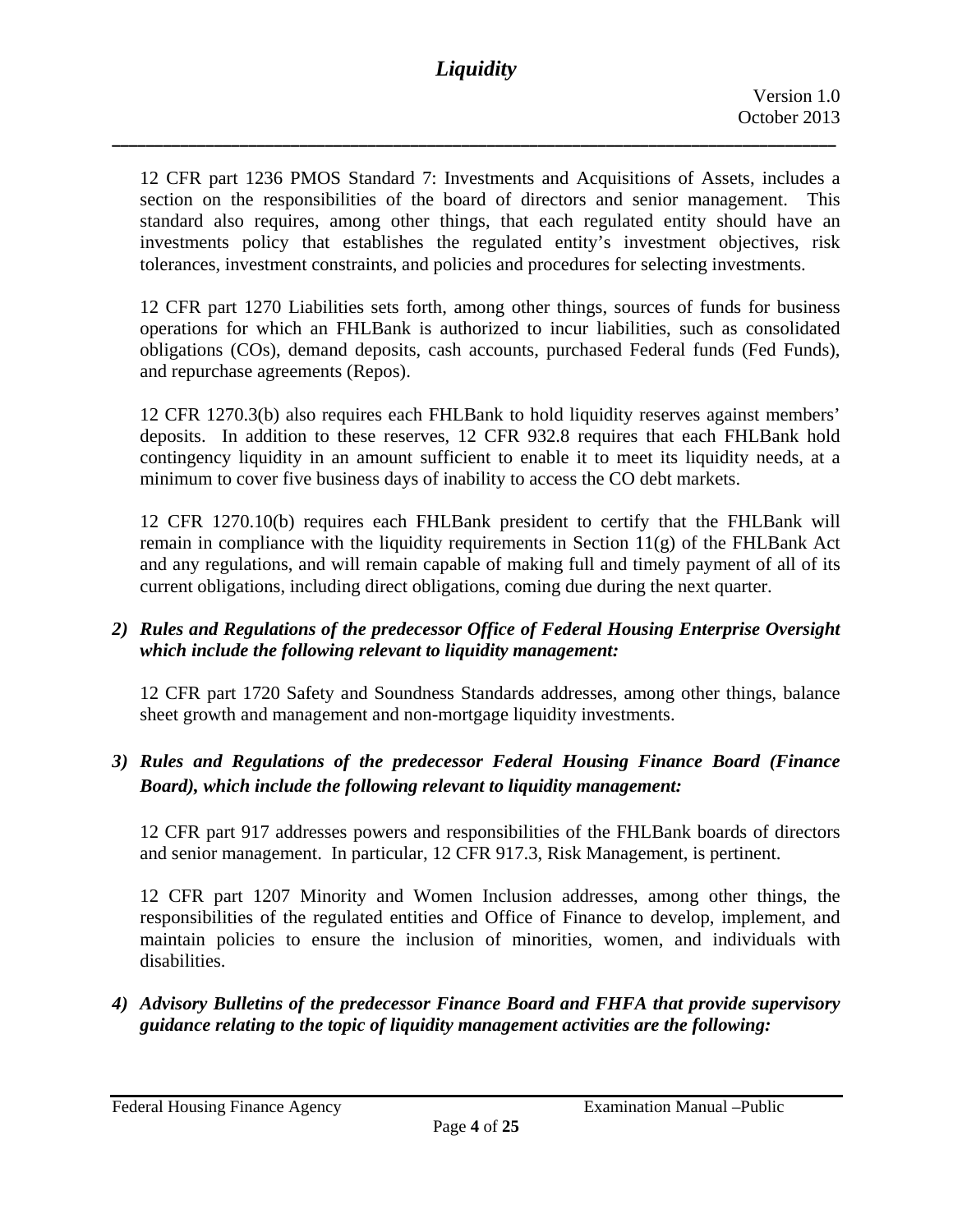**\_\_\_\_\_\_\_\_\_\_\_\_\_\_\_\_\_\_\_\_\_\_\_\_\_\_\_\_\_\_\_\_\_\_\_\_\_\_\_\_\_\_\_\_\_\_\_\_\_\_\_\_\_\_\_\_\_\_\_\_\_\_\_\_\_\_\_\_\_\_\_\_\_\_\_\_\_\_\_\_\_\_\_\_\_**

Advisory Bulletin 2003-AB-2, (Business Continuation Contingency Planning) dated February 10, 2003, and Advisory Bulletin 2002-AB-3, (Disaster Recovery Planning) dated February 13, 2002, offer guidance on specific attributes to be considered by FHLBanks in the formulation of their business continuity plans, and the establishment of bilateral agreements with other FHLBanks.

Advisory Bulletin 2005-AB-05, (Risk Management Oversight) dated May 18, 2005, provides guidance on the risk management responsibilities of the board of directors, senior management, and risk management function.

Advisory Bulletin 2012-AB-03 (FHFA Examination Rating System) dated December 19, 2012, describes the FHFA examination rating system, known as CAMELSO (**C**apital, **A**sset Quality, **M**anagement, **E**arnings, **L**iquidity, **S**ensitivity to Market Risk, and **O**perational Risk). Among other things, AB 2012-03 provides guidance to examiners when rating a regulated entity's earnings and instructs them to determine the quantity, trend, sustainability, and quality of earnings.

# *5) OFHEO Policy Guidance*

Non-Mortgage Liquidity Investments, (PG-00-002), December 19, 2000.

### *6) Issuance of the Board of Governors of the Federal Reserve System that address Intraday Liquidity Management and Payment System Risk Policy.*

In July 2006, the Board of Governors of the Federal Reserve System implemented changes in their daylight overdraft policy for GSEs and certain international organizations. The changes required these organizations to eliminate their daylight overdrafts at the Federal Reserve Banks relating to their interest and redemption payments and to pay a penalty fee if daylight overdrafts occur in their accounts as a result of their general corporate payment activity.

#### *7) Other Supervisory Guidance issued by the FHFA*

Memorandum dated March 6, 2009, from Stephen M. Cross, Deputy Director, Division of FHLBank Regulation, to Federal Home Loan Bank Presidents regarding Liquidity Guidelines for the FHLBanks provides specific instruction on liquidity standards. FHFA issued this memorandum because of stress and instability in domestic and international credit markets.

Memorandum dated May 22, 2013, from Owen Lennon, Examiner-in-Charge, Division of Enterprise Regulation, to Fannie Mae Executive Vice President and Chief Financial Officer regarding Liquidity Risk Management Guidance.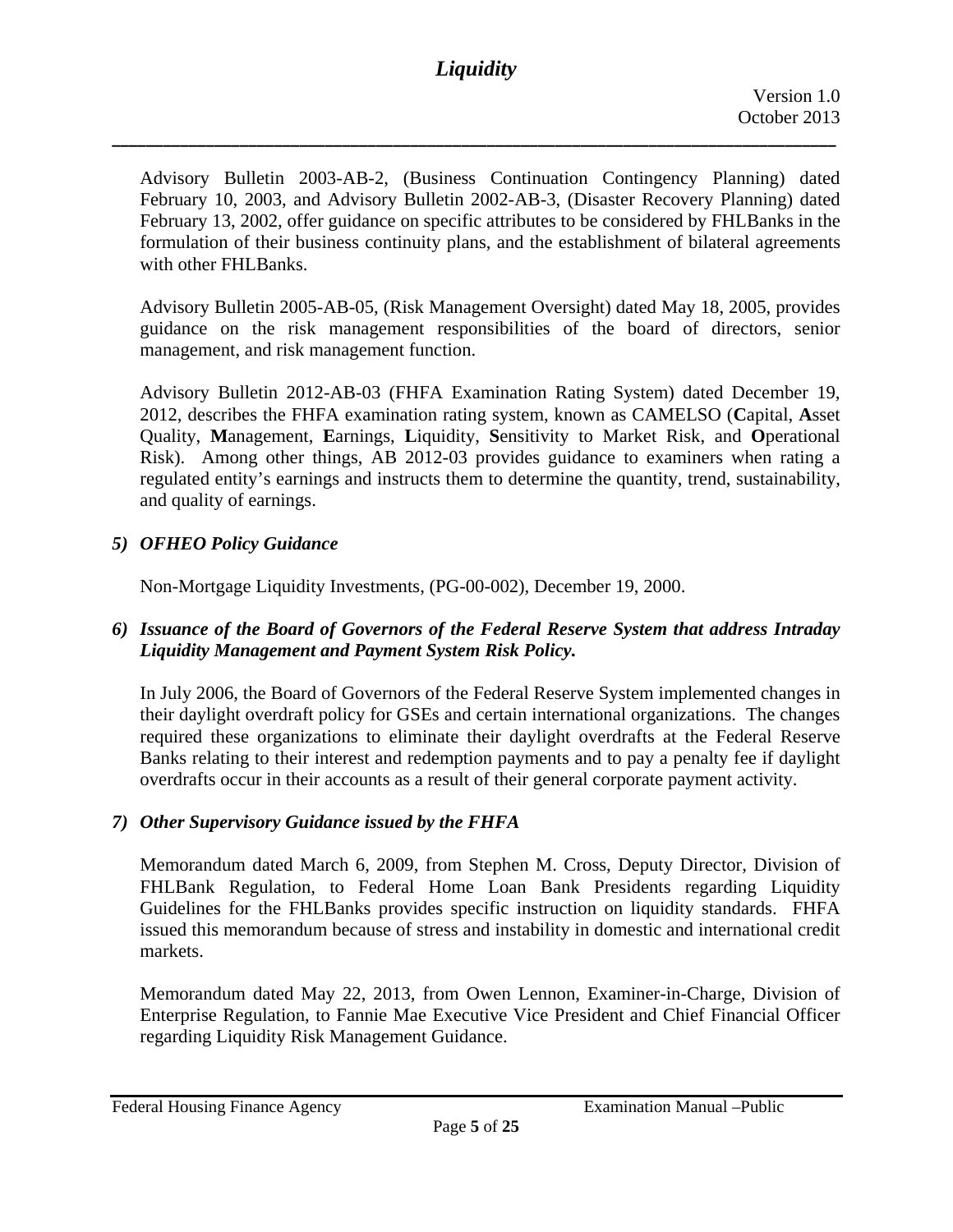Memorandum dated July 15, 2013, from Duane Creel, Examiner-in-Charge, Division of Enterprise Regulation, to Freddie Mac Executive Vice President and Chief Risk Officer regarding Liquidity Risk Management Guidance.

# **Issues Specific to the FHLBanks**

Finance to issue COs. The primary source of funding for FHLBanks are the COs issued by the Office of Finance. Each FHLBank has access to CO bonds and other debt securities, allowing it to raise funds to meet liquidity needs. However, liquidity issues might arise when an FHLBank's access to capital markets is impeded due to a market disruption, disaster, or the inability of the Office of

Traditionally, FHLBanks have relied upon domestic and global institutional investors. These wholesale sources of funds are generally stable and low cost. FHLBanks may also accept demand and time deposits from members; however, member deposits historically constitute an insignificant part of the FHLBank's total funding. FHLBanks successfully use market sources to diversify their funding bases among investors and across maturities. Unlike deposits, whose maturities are generally determined by the preferences of the member, funds in the capital markets can be accessed at a variety of tenors. The many choices among market funding alternatives have provided FHLBanks with flexibility in managing their cash flow and liquidity needs.

Reliance on market funding sources, however, leaves FHLBanks exposed to price and credit sensitivities of institutional investors. As a general rule, institutional investors are less willing than members to provide funds if an FHLBank is facing real or perceived financial difficulties. An FHLBank's ability to access the capital markets may also be adversely affected by outside events. For example, market exposure and accounting problems experienced by one GSE may "spill over" to an FHLBank and adversely affect the FHLBank System's ability to access funds at a reasonable cost.

because of the price risk the underwriters were exposed to during a time of market uncertainty. When capital markets were stressed in 2008, for example, FHLBank access to term funds diminished. This, in part, reflected the reluctance of dealers to acquire any intermediate- or longer term FHLBank obligations, not because of the inherent credit quality of the bonds but During the stress period, the FHLBanks faced stronger than typical demand for the shortest maturity discount notes (DNs) as market participants fled to quality and desired to shorten their maturities. Experience to-date indicates capital market access by the FHLBanks is less likely to be a question of no access at all than a question of a particular maturity and at what price.

Within the FHLBank System, liquidity management is a daily activity. Cash management/treasury personnel generally have the responsibility for ensuring that the FHLBank

Federal Housing Finance Agency **Examination Manual** – Public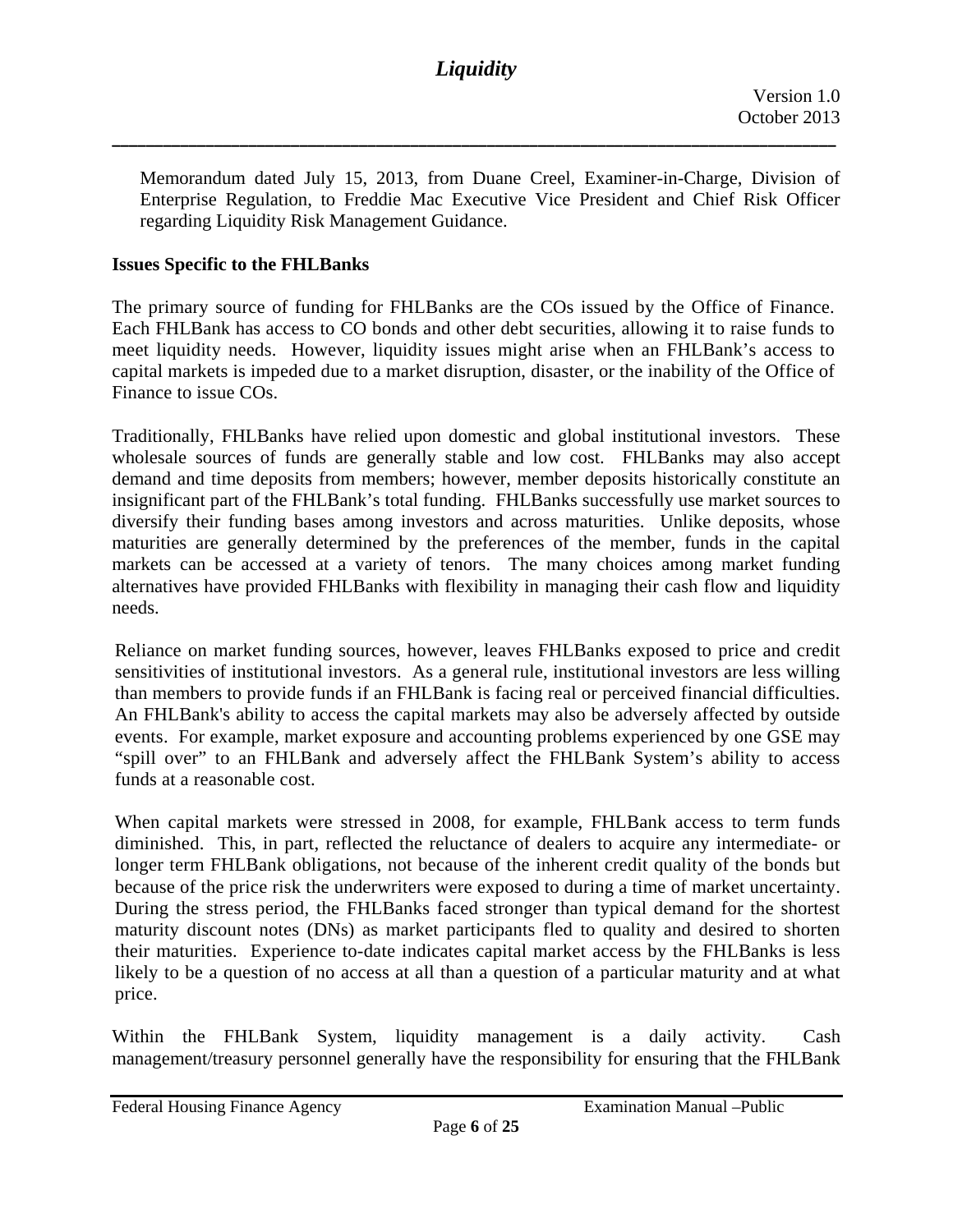has sufficient funds to meet its day-to-day obligations, commitments, and the financing needs of customers. This requires adequate forecasting of these needs and ensuring that the FHLBank not only has the financial capacity to raise funds, but also the balance sheet capacity to leverage capital and comply with the applicable regulatory requirements.

The key processes associated with liquidity management are:

- 1) Liquidity requirements are addressed in the FHLBank's risk management policy detailing guidelines for how risks to its liquidity are measured, monitored, and controlled. The risk management policy should address: statutory requirements with respect to deposit reserves; maintenance and management of operational and contingency liquidity; and the FHLBank's ability to meet potential funding needs arising from credit demand, deposit withdrawals, and debt redemption in a timely and cost-efficient manner.
- 2) Duties and responsibilities that pertain to liquidity management should be segregated between the key/critical functions of the FHLBank, such as capital markets, cash management/treasury, correspondent bank services, accounting, and management committees. Specific examples may include, but are not limited to, the following:
	- a) Designated capital markets personnel are authorized to execute investment transactions.
	- b) Cash management/treasury personnel are responsible for forecasting financing and liquidity needs and obtaining funding on a daily basis to satisfy those needs. Target balances have been established to meet start-of-day and end-of-day liquidity needs. Excess funds are usually invested in money market transactions.
	- c) Correspondent bank personnel are responsible for processing wire transactions.
	- d) Accounting personnel are responsible for posting transactions to the general ledger and reconciling the accounts.
	- e) Asset/liability management personnel provide reports to management that should reflect the regulated entity's degree of compliance with liquidity requirements.
	- f) Liquidity planning and funding is periodically reviewed with the applicable management committee(s).
- 3) The responsibility for monitoring the FHLBank's position with the Federal Reserve Bank is usually assigned to the FHLBank's cash management/treasury personnel. They should have inquiry access to the wire system allowing them to monitor large incoming/outgoing wire activity. In addition, the automated wire system should have software controls that establish internal dollar limits and prohibit wires that will overdraw the account at the Federal Reserve to reduce the potential for daylight overdrafts.
- 4) The FHLBank's investment policies should authorize specific individuals to execute investments, restrict investments to only highly rated counterparties, and require the diversification of money market transactions, reducing concentrations with specific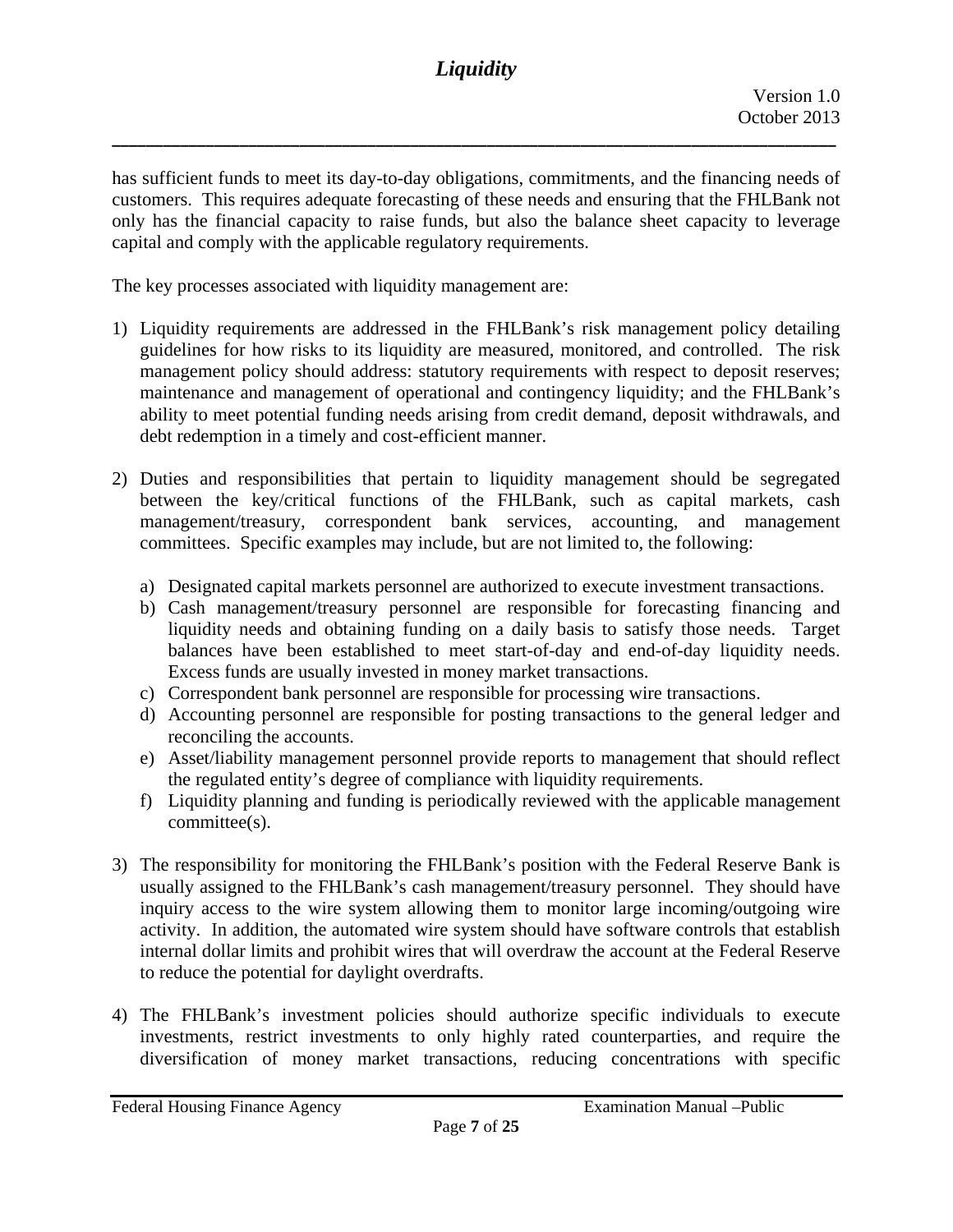**\_\_\_\_\_\_\_\_\_\_\_\_\_\_\_\_\_\_\_\_\_\_\_\_\_\_\_\_\_\_\_\_\_\_\_\_\_\_\_\_\_\_\_\_\_\_\_\_\_\_\_\_\_\_\_\_\_\_\_\_\_\_\_\_\_\_\_\_\_\_\_\_\_\_\_\_\_\_\_\_\_\_\_\_\_**

counterparties and countries.

- 5) The FHLBank's credit personnel should monitor the credit quality and collateral of advance borrowers and unsecured credit counterparties.
- 6) The FHLBank should establish agreements with other FHLBanks to serve as a surrogate for liquidity in times of need.
- 7) The following information should be periodically reported to the asset liability management committee and the board of directors:
	- a) Liquidity position and compliance.
	- b) Regulatory liquidity and reserve position compliance.
	- c) Projected asset and liability maturity gaps to assess whether liquidity targets in excess of policy requirements should be maintained.
- 8) 12 CFR 931.3 of the Finance Board regulations requires members to purchase capital stock of the FHLBank in accordance with the FHLBank's capital plan. Requests for large capital redemptions require review by cash management/treasury personnel to ensure sufficient CO capacity will be available to meet forecasted activity.
- 9) Credit lines should be established and agreements entered into with approved counterparties to permit the FHLBank to purchase Fed Funds or enter into Repos. The FHLBank's legal counsel should review the legal agreements, including master repurchase agreements, and be able to opine that the FHLBank's interests are adequately protected under them. The FHLBank should periodically test those lines.
- 10) Duties, responsibilities, and liabilities of the respective parties to agreements between the FHLBank and its key/critical vendors and outside service providers should be addressed in such legal agreements. The FHLBank's legal counsel should review the relevant legal agreements and be able to opine that the FHLBank's interests are adequately protected. In addition, an independent review of the outside service providers should be conducted in accordance with Statement on Standards for Attestation Engagements No. 16, Service Organization Control. Such independent reviews (referred to as SSAE 16s) should be obtained, or alternative methods performed to obtain assurances on the internal control structure of outside service providers that are used by the FHLBank.
- 11) A business continuity plan should be established to ensure continuation of the FHLBank's operations due to a disabling event. The plan should include the establishment and periodic testing of bilateral or "buddy bank" relationships with one or more other FHLBanks.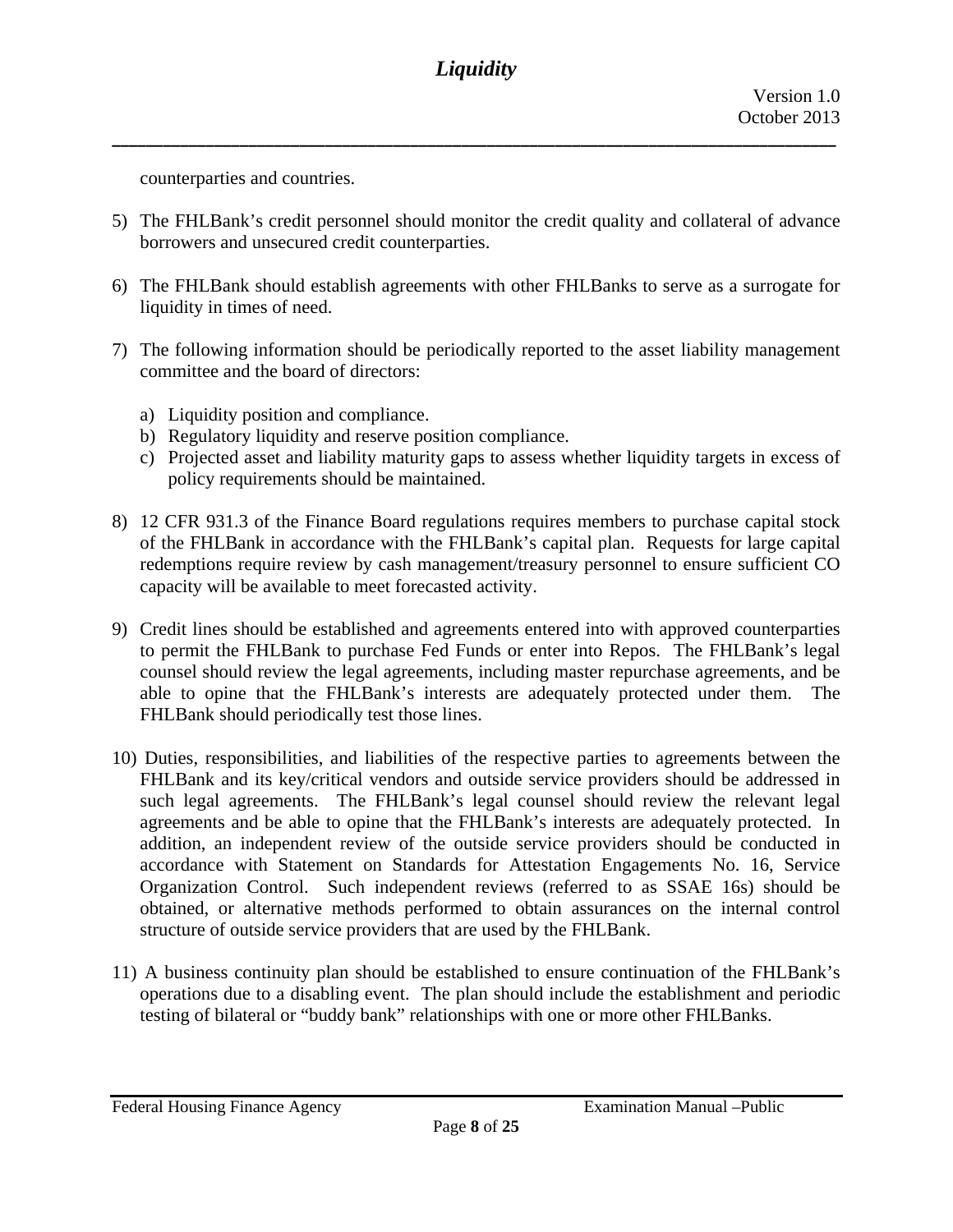**\_\_\_\_\_\_\_\_\_\_\_\_\_\_\_\_\_\_\_\_\_\_\_\_\_\_\_\_\_\_\_\_\_\_\_\_\_\_\_\_\_\_\_\_\_\_\_\_\_\_\_\_\_\_\_\_\_\_\_\_\_\_\_\_\_\_\_\_\_\_\_\_\_\_\_\_\_\_\_\_\_\_\_\_\_**

The following is a discussion of the FHLBank's funding instruments:

# *FHLBank Consolidated Obligation Debt Program*

Discount note funding is usually the most economical way for FHLBanks to meet short-term or unanticipated demand for funds. DNs are offered into the market through regularly scheduled competitive auctions. DNs are auctioned twice weekly, on Tuesdays and Thursdays, to the selling group members. After issuance, DNs can be traded in the secondary market through securities dealers and banks. In addition, the Office of Finance has a "window" discount note program where it continually offers discount notes in a wide spectrum of maturities. The Office of Finance also markets overnight discount notes.

FHLBank CO bonds are issued in a wide variety of sizes, structures, and maturities. In addition, customized debt products tailored for specific investors/markets are actively considered, subject to the FHLBank System's funding requirements. COs are available in maturities ranging from less than one year to 30 years, with the majority of issues between one and five years. Issue sizes can range from \$1 million to \$7 billion, and individual bonds can be reopened to meet additional demand.

The FHLBanks have a calendar date to issue one Global Bond each month. These are typically fixed-rate, fixed-term bonds with a maturity of five years or less and an issue size of \$3 billion or more. In some months, the FHLBanks may elect not to issue a Global Bond or elect to reopen an existing bond, often for less than \$3 billion, but with a minimum size of \$1 billion.

The TAP Issue Program was launched on July 6, 1999, as a refinement to the FHLBank bullet bond auction process. Rather than frequently bringing numerous small bullet issues of similar maturities to market, the TAP Issue Program aggregates the most common maturities (2-, 3-, 5-, and 7-year) by reopening them over a three-month period. As a result, these "on-the-run" issues grow over each cycle thereby enhancing liquidity of these bonds. TAP Issues remain open for three months, after which they are closed and a new series of TAP Issues is opened to replace them. Among other things, the TAP Issue Program has reduced the number of separate bullet bonds issued and provided enhanced funding diversification for the FHLBanks.

There is a great deal of flexibility with the structures and terms of issues brought to market. Bullets and fixed-rate callables predominate, but the FHLBank System can place floaters, stepups/downs, zeros, and many others, including range notes and amortizing prepayment-linked bonds. These option-embedded debt securities have improved the FHLBanks' funding costs, but have also created complexity in the funding structure. Nonetheless, the ability to issue optionembedded debt securities, particularly American callable bonds, is an important interest rate risk management tool.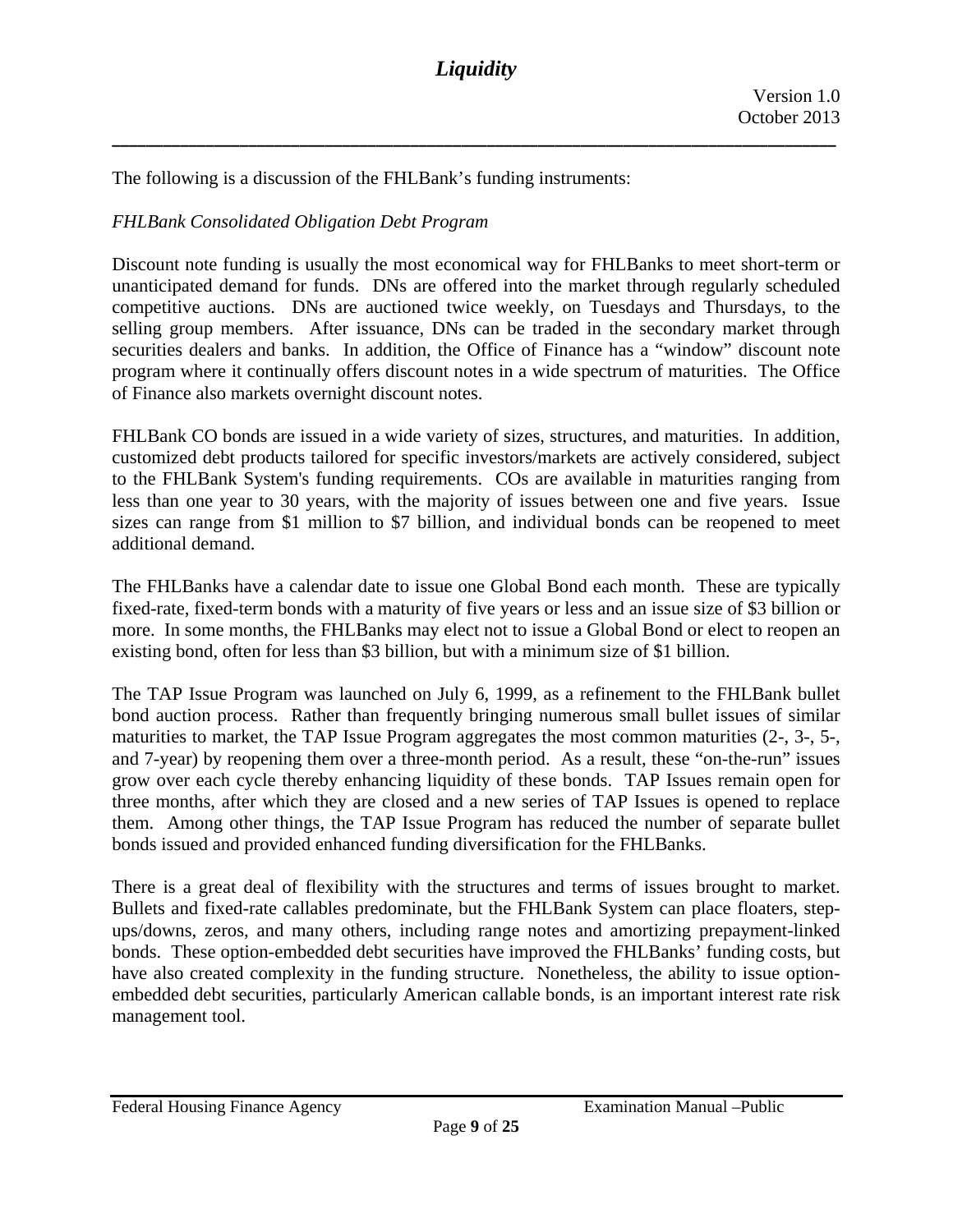# *Member Deposit Funding*

Deposit funding is supplied by the deposits an FHLBank receives from its members. These deposits represent a limited funding source, but are a relatively stable source of funds. Members' customers usually maintain transaction accounts that include demand deposit accounts and time certificates of deposit. The returns from investment alternatives may affect the amount of funds provided by members.

For example, if higher returns are available from alternative investments, an FHLBank's deposit funding may decline. On the other hand, a sudden economic downturn may adversely affect the returns from investment alternatives and could result in significant cash inflows if members perceive FHLBanks as safe havens for their money during times of market turmoil. Generally, deposits as a funding source are insignificant and on average, may not represent more than two percent of the FHLBanks' total funding.

### *Other Borrowings*

The FHLBank may borrow Fed Funds from the interbank market. The Fed Funds market is the day-to-day unsecured lending of excess reserve funds between banks. Such lending is referred to as "Fed Funds sold" by the lending bank and "Fed Funds purchased" by the borrowing bank. If a bank has excess reserves, it can sell the reserves and record the sale as an asset. If an FHLBank needs funds to meet its obligations or prevent an overdraft at its Federal Reserve Bank, it can purchase the excess reserves of another bank. The primary Fed Funds market is overnight, but maturities may extend a few days or weeks. Fed Funds are not deposits. Credit risk exists for the seller; however, if an FHLBank experiences financial difficulties, it may find its ability to borrow in the Fed Funds market hampered or eliminated. Historically, FHLBanks have rarely used Fed Funds as a funding source. Examiners should inquire as to the cause for an FHLBank to purchase Fed Funds, other than for routine testing of lines.

#### *Assets as Liquidity Sources*

FHLBanks typically hold liquid assets to supplement liquidity from liabilities. These assets can be quickly and easily converted to cash or are timed to mature when the managers anticipate a need for additional liquidity. Also, liquid assets include those that can be pledged or used in a Repo. Money market investments are usually the most liquid assets of an FHLBank. They include overnight and term Fed Funds, certificate of deposits, bank notes, and, to a lesser degree, commercial paper and bankers' acceptances. These are funds that normally can be withdrawn or transferred within one to two business days. However, a large money market investment portfolio may cause reputation risk for the FHLBank as it could be deemed an arbitrage strategy for the purpose of profits.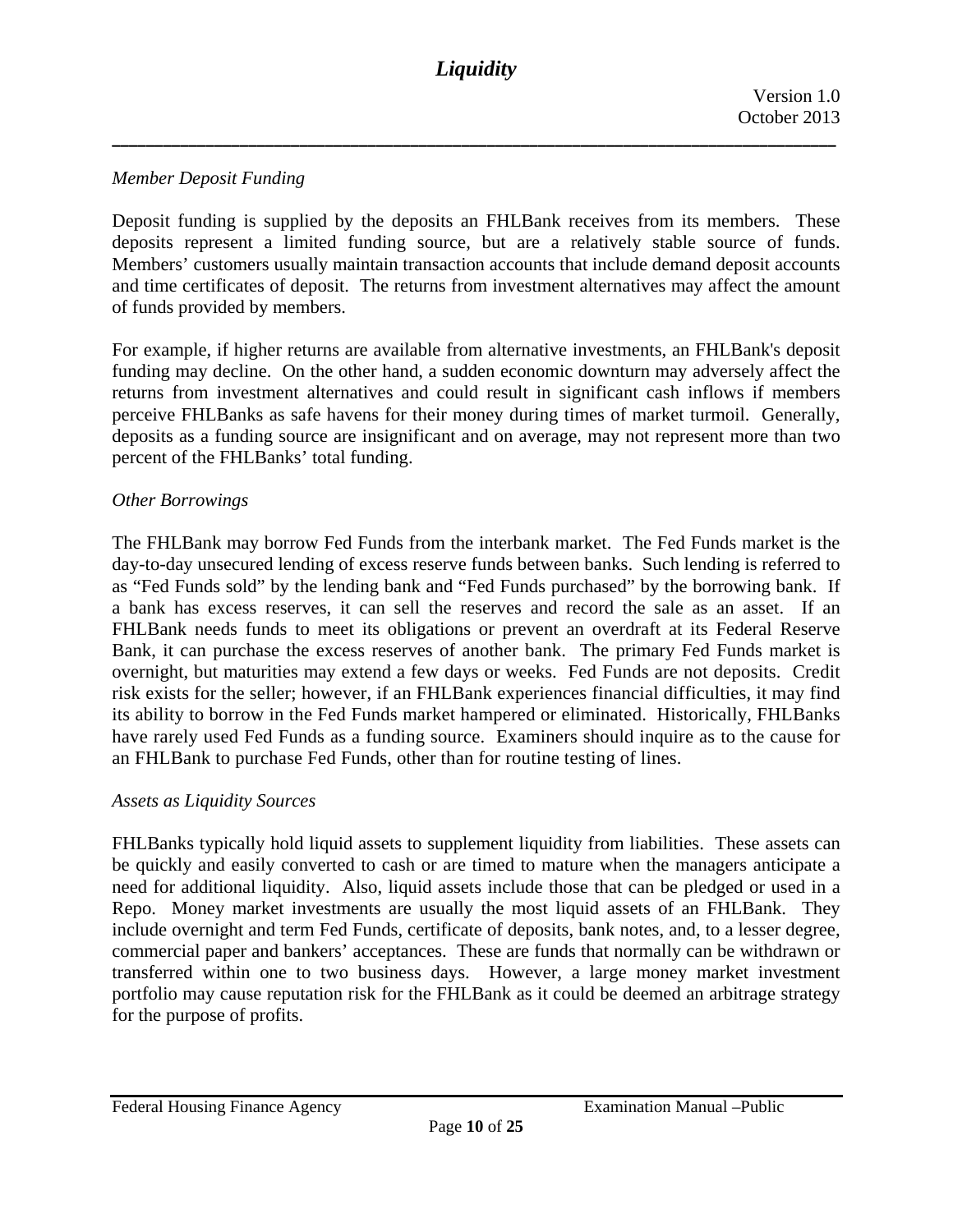**\_\_\_\_\_\_\_\_\_\_\_\_\_\_\_\_\_\_\_\_\_\_\_\_\_\_\_\_\_\_\_\_\_\_\_\_\_\_\_\_\_\_\_\_\_\_\_\_\_\_\_\_\_\_\_\_\_\_\_\_\_\_\_\_\_\_\_\_\_\_\_\_\_\_\_\_\_\_\_\_\_\_\_\_\_**

An FHLBank's investment securities can provide liquidity in three ways: (1) the maturity of a security; (2) the sale of securities for cash; or (3) the use of securities as collateral in a Repo or other borrowing. For an investment security to be saleable, it must not be encumbered. A security that is severely depreciated, has a small face amount, is already pledged or encumbered, or of poor credit quality is not a good candidate for collateral.

In accordance with Accounting Standards Codification 320, "Investments - Debt and Equity Securities," investment securities are separated into three categories; trading, available-for-sale (AFS), and held-to-maturity (HTM). HTM securities can be pledged or used as collateral in a Repo and, in this manner only, provide an FHLBank with a source of secondary liquidity. Because securities held for trading and AFS are not subject to the "intent and ability" restrictions of HTM securities, the FHLBank can sell, pledge, or use these trading and AFS securities as collateral for liquidity.

### *Other Off-Balance-Sheet Activities*

 high impact event. Loan commitments, such as fee-paid letters of credit used as backup lines, are traditional uses of funds that are off-balance-sheet. Commitments to purchase a security "when issued" are another example of off-balance sheet uses of funds. Management should be able to estimate the amount of unfunded commitments that will require funding over various time horizons. Liquidity managers should assess how these and other off-balance-sheet activities will affect the FHLBank's cash flows and liquidity, especially in scenario analyses of a low probability

# *Liquidity Standards*

Stress and instability in the domestic and international credit markets caused FHFA to institute liquidity standards and reporting requirements for the FHLBanks. Currently, FHFA requires each FHLBank to maintain certain positive cash balances under two market scenarios. FHFA also requires that each FHLBank provide it with liquidity data each week demonstrating it is in compliance with these requirements. FHFA worked with FHLBank representatives in establishing standards for determining liquidity needs and maintaining minimal levels of liquid assets. The guidelines established were summarized in a March 2009 memorandum to the FHLBank Presidents and serve as the basis for financial scenario analyses completed by the institutions.

#### **Issues Specific to the Enterprises**

The primary source of funds for the Enterprises is proceeds from the issuance of short-term and long-term debt securities. Accordingly, each Enterprise's liquidity depends largely on its ability to issue unsecured debt in the capital markets. The Enterprises' status as GSEs and the support from the federal government continues to be essential to maintaining their access to the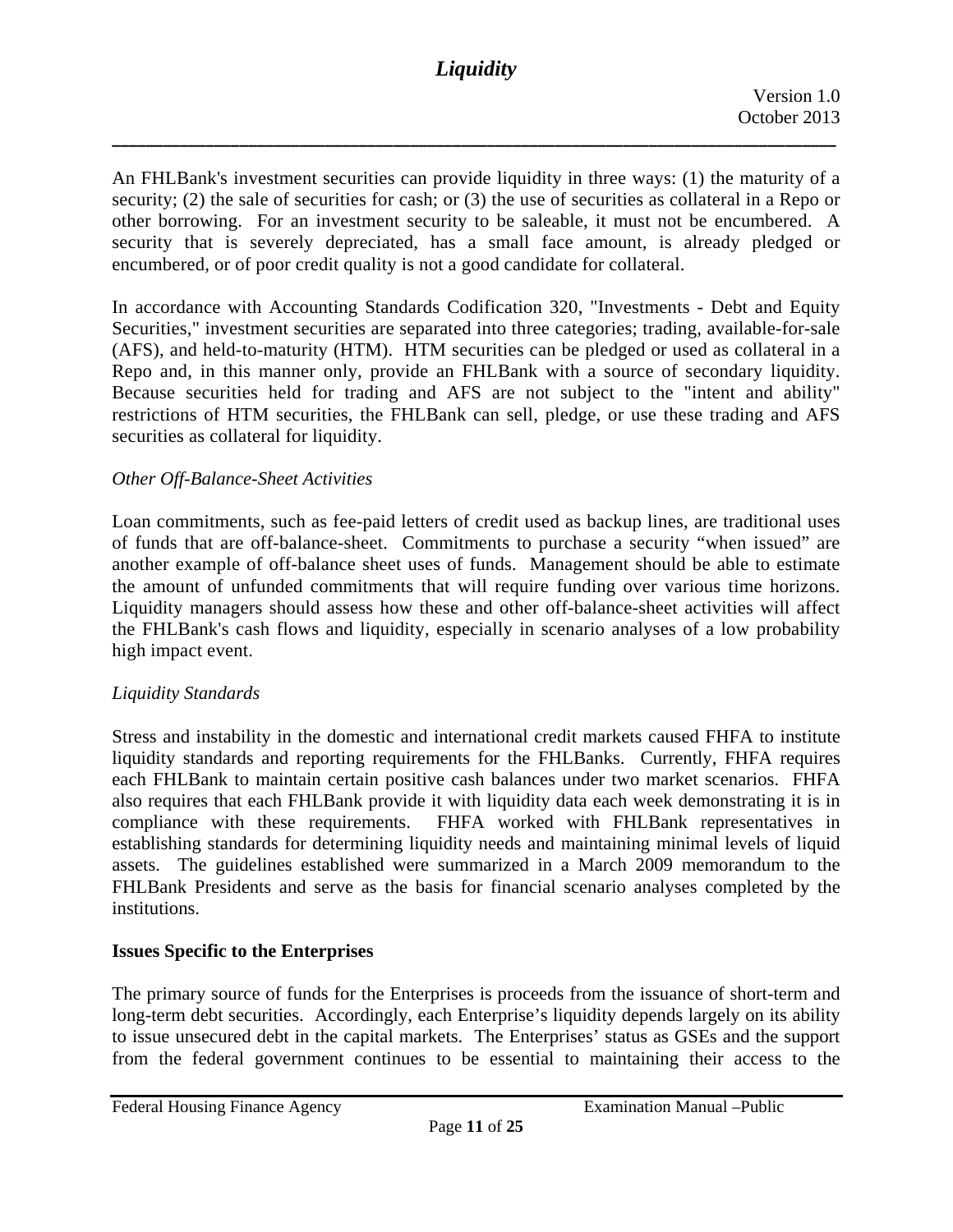unsecured debt markets.

As with the FHLBanks, the Enterprises have a diversified funding base of domestic and international investors. Purchasers of their debt securities include fund managers, commercial banks, pension funds, insurance companies, foreign central banks, corporations, state and local governments, and other municipal authorities. Purchasers of the Enterprises' debt securities are also geographically diversified, with a significant portion of their investors located in North America, South America, Europe, and Asia.

In addition to funding obtained from the issuance of debt securities, other sources of Enterprise funding include:

- 1) Principal and interest payments received on mortgage loans, mortgage-related securities, and non-mortgage investments.
- 2) Proceeds from the sale of mortgage-related securities, mortgage loans, and non-mortgage assets, including proceeds from the sales of foreclosed real estate assets.
- 3) Funds from Treasury pursuant to the senior preferred stock purchase agreement.
- 4) Borrowings under secured and unsecured intraday funding lines of credit established with financial institutions.
- 5) Guarantee fees received on Enterprise mortgage-backed securities (MBS).
- 6) Borrowings against mortgage-related securities and other investment securities held pursuant to repurchase agreements and loan agreements.
- 7) Payments received from mortgage insurance counterparties.
- 8) Net receipts on derivative instruments.

The Enterprises' primary funding needs include:

- 1) The repayment of matured, redeemed, and repurchased debt.
- 2) The purchase of mortgage loans (including delinquent loans from MBS trusts), mortgagerelated securities, and other investments.
- 3) Interest payments on outstanding debt.
- 4) Dividend payments made to Treasury pursuant to the senior preferred stock purchase agreement.
- 5) Net payments on derivative instruments.
- 6) The pledging of collateral under derivative instruments.
- 7) Administrative expenses.
- 8) Losses incurred in connection with MBS guaranty obligations.
- 9) Losses incurred in sale of Other Real Estate Owned.

FHFA has directed each Enterprise to maintain a portfolio of highly liquid securities to cover 30 calendar days of net cash needs, assuming they would have no access to short- and long-term unsecured debt markets and also accounting for other assumptions required by FHFA. In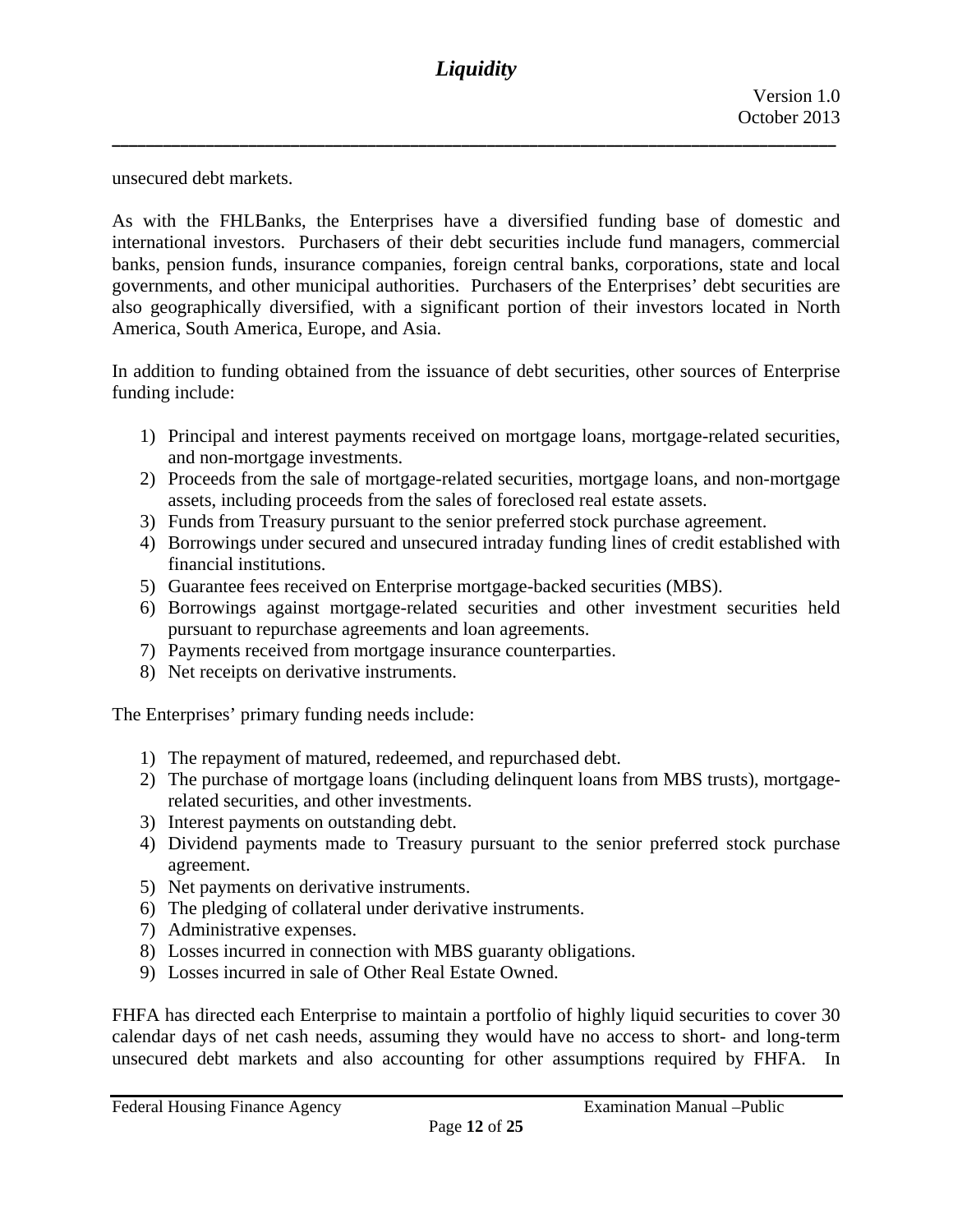**\_\_\_\_\_\_\_\_\_\_\_\_\_\_\_\_\_\_\_\_\_\_\_\_\_\_\_\_\_\_\_\_\_\_\_\_\_\_\_\_\_\_\_\_\_\_\_\_\_\_\_\_\_\_\_\_\_\_\_\_\_\_\_\_\_\_\_\_\_\_\_\_\_\_\_\_\_\_\_\_\_\_\_\_\_**

addition, the Enterprises are to maintain (within the cash and other investments portfolio) a daily balance of U.S. Treasury securities that has a redemption amount greater than or equal to 50 percent of the average of the previous three month-end balances of cash and other investments portfolio. Lastly the Enterprises are to maintain a portfolio of unencumbered agency mortgage securities and U.S. Treasury securities with more than one year remaining to maturity with a market value (less a discount and expected prepayments during the year) that meets or exceeds projected 365-day net cash needs. The guidelines established were summarized in memoranda issued to the Enterprises regarding liquidity risk management.

Treasury bills and deposits at the Federal Reserve are superior sources of liquidity. Such forms of liquidity, however, impose a trade-off because a regulated entity can hold such investments at a negative carry. Each regulated entity needs to evaluate the tradeoff between superior liquidity and the cost of carry.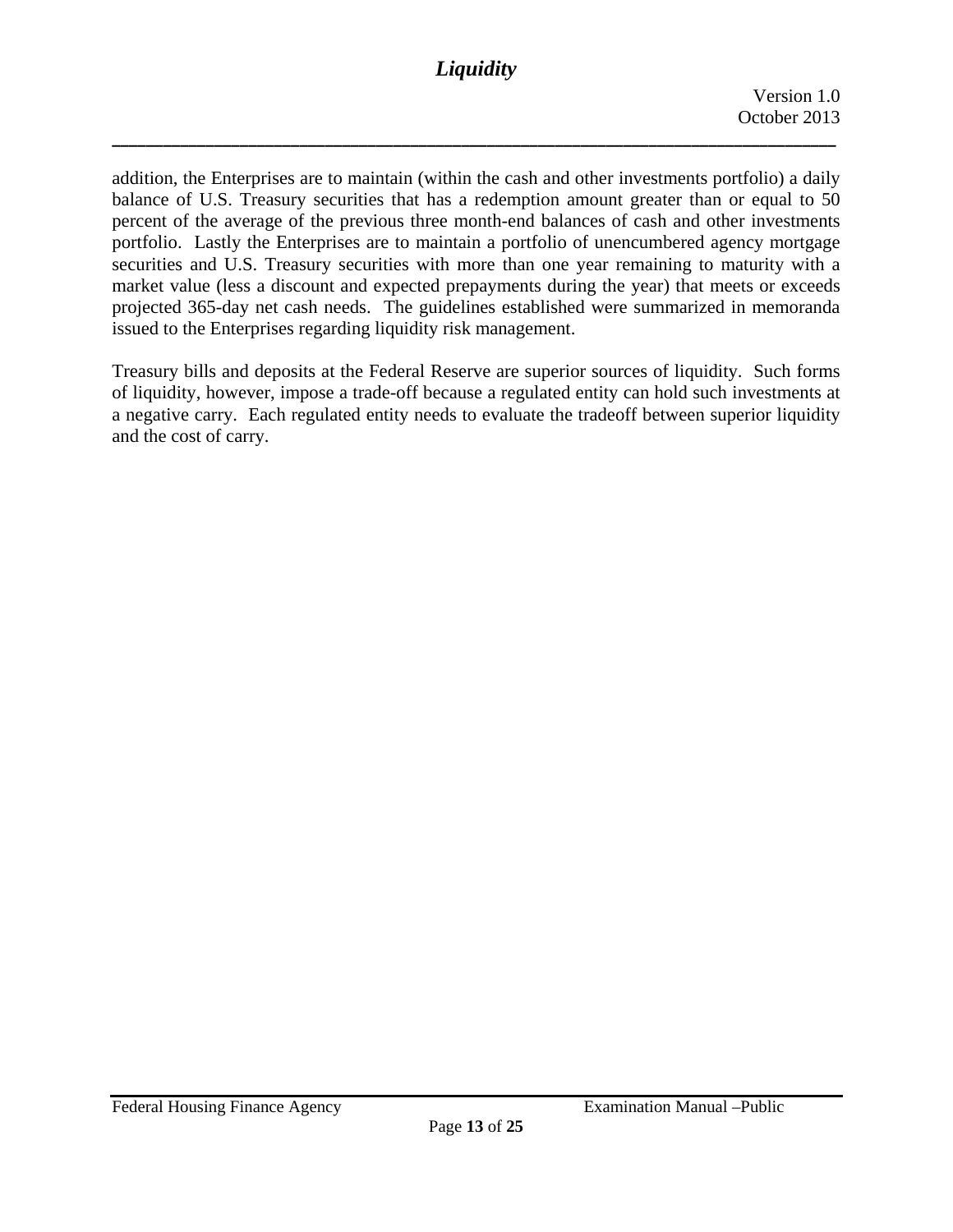### **Examination Guidance**

The workprogram for the Liquidity examination module is detailed below. If this module is included in the examination scope, the examiner must perform worksteps sufficient in coverage to document the basis for conclusions on the quantity of risk and quality of risk management pertaining to this area. Transaction testing is mandatory and the examiner must document sufficient worksteps from Section 4, *Testing*, to support the findings and conclusions from this examination module.

In determining the extent of review and testing to be conducted in completing each examination, the examiner should take into account any applicable FHFA off-site monitoring or analysis reports, such as analyses of the quality and effectiveness of corporate governance practices, financial condition and performance, economic and housing industry conditions, internal controls, and audit coverage relating to the regulated entity's liquidity management activities.

NOTE: Text in (*italics*) referenced in a workstep represents illustrative guidance that serve as suggestions for specific inquiry.

#### **1) Scope of Examination Work Performed**

- 1) Review past reports of examination for outstanding issues or previous problems related to liquidity management.
- 2) Review FHFA off-site monitoring or analysis reports, and workpapers produced as part of on-going monitoring, related to liquidity management.
- 3) Assess the status of outstanding examination findings pertaining to liquidity management.
- 4) Review internal audit reports for outstanding issues relating to liquidity management.
- 5) Review minutes of meetings of the board of directors and relevant board and management committees for any issues regarding liquidity management.
- 6) Evaluate any significant changes related to liquidity risk management that have been implemented since the last examination or are being considered that may affect the regulated entity's risk profile.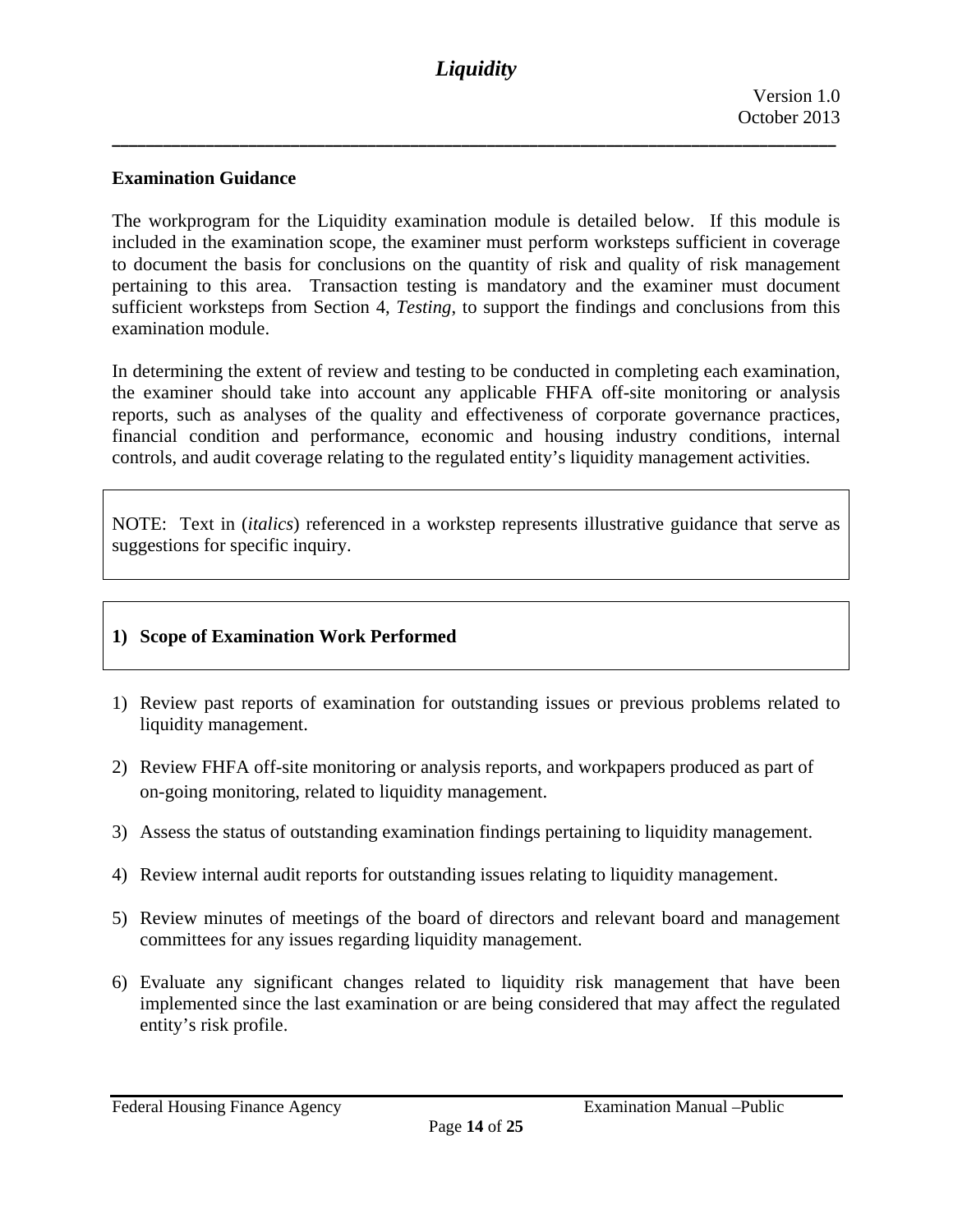**\_\_\_\_\_\_\_\_\_\_\_\_\_\_\_\_\_\_\_\_\_\_\_\_\_\_\_\_\_\_\_\_\_\_\_\_\_\_\_\_\_\_\_\_\_\_\_\_\_\_\_\_\_\_\_\_\_\_\_\_\_\_\_\_\_\_\_\_\_\_\_\_\_\_\_\_\_\_\_\_\_\_\_\_\_**

Summarize the work performed in the examination of the regulated entity's liquidity management practices. To the extent there were modifications to the originally planned scope based on concerns identified during the examination, document those changes and the reasons for such changes.

### **2) Description of Risks**

- 1) Determine if liquidity policies and procedures are approved by the board of directors and are coordinated with strategic and business plans. (*Does management with liquidity management responsibility have input in the strategic planning process?*)
- 2) Review and assess risk assessments of the areas that monitor or manage liquidity.
- 3) Review and evaluate the liquidity strategy to determine if it includes a stressed case scenario, defined tolerances, and if it has appropriate contingency steps. (*Does the stressed case scenario truly reflect an extreme event*?)
- 4) Review and evaluate periodic reports provided to the board of directors and senior management addressing liquidity relative to defined liquidity tolerances, significant risk exposures and control issues, corporate governance issues, and other matters needed or requested by the board of directors and senior management. (*Do reports contain information on the level of risk? Are reports timely?)*
- 5) Review any internal liquidity assessments and external liquidity consulting reports, if any, and ensure that issues are reported to the appropriate individuals within the organization. (*Is the opportunity cost of maintaining liquidity considered in the assessments?*)
- 6) Consider the regulated entity's capacity to borrow under any Federal government liquidity support program, if applicable.
- 7) Consider the stability of the regulated entity's funds providers' concentration by:
	- a) Geography
	- b) Type: banks, money market funds, central banks, state/local governments, insurance corporations, other.
	- c) Maturity.
- 8) Evaluate the capacity to issue liabilities to meet medium- and long-term liquidity needs. (*Consider the cost of the varying types and maturities of liabilities.*)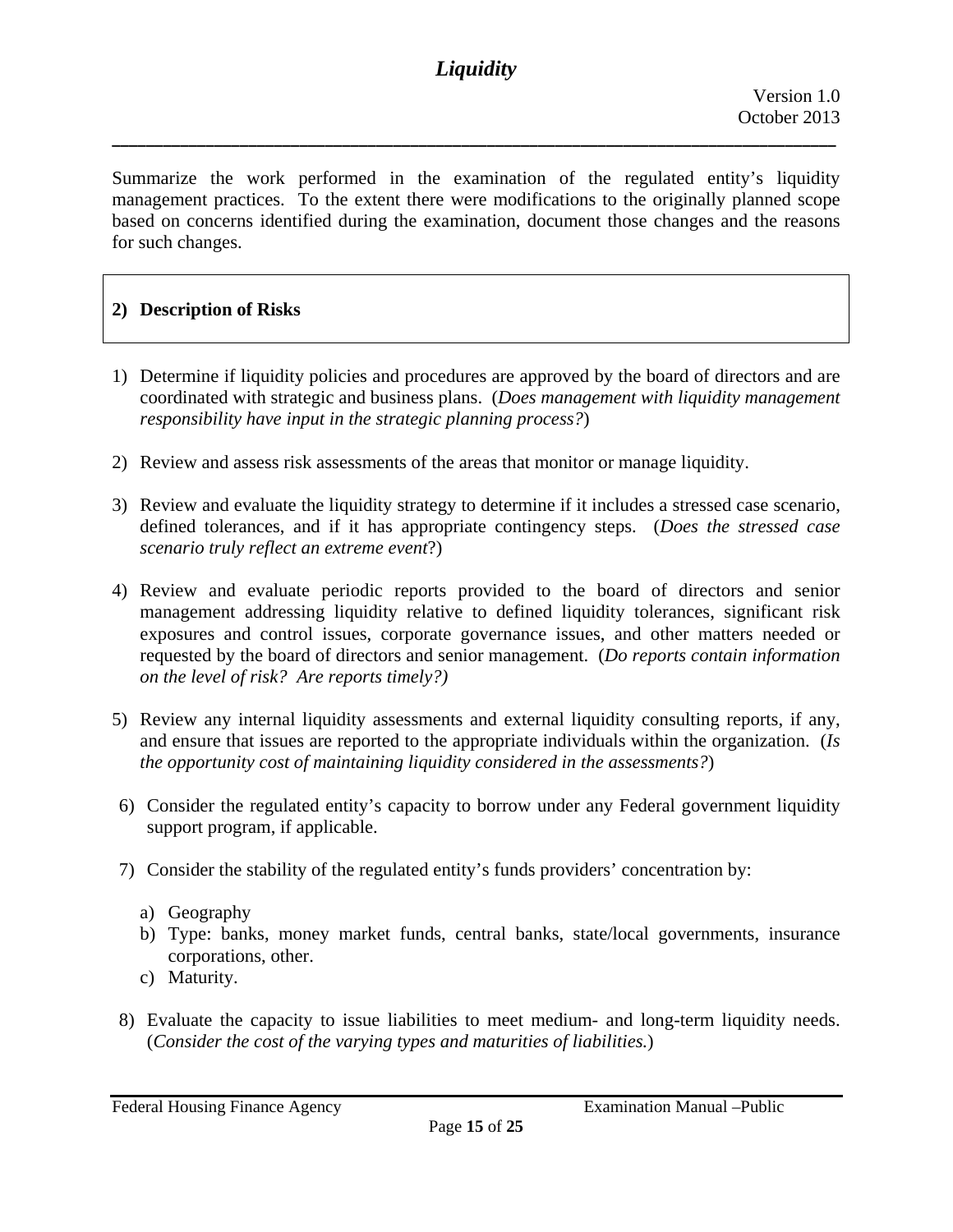**\_\_\_\_\_\_\_\_\_\_\_\_\_\_\_\_\_\_\_\_\_\_\_\_\_\_\_\_\_\_\_\_\_\_\_\_\_\_\_\_\_\_\_\_\_\_\_\_\_\_\_\_\_\_\_\_\_\_\_\_\_\_\_\_\_\_\_\_\_\_\_\_\_\_\_\_\_\_\_\_\_\_\_\_\_**

- 9) Assess the level of liquidity risk. Consider the following:
	- a) Risk limits.
	- b) Structural balance sheet management.
	- c) Pricing.
	- d) Growth objectives.
	- e) Contingency funding planning.
	- f) Source concentrations.
	- g) Funding needs over various time horizons.
	- h) Financial condition of the regulated entity and the overall condition of the housing finance industry.

### **3) Risk Management**

#### *Risk Identification Process*

- 1) Evaluate the effectiveness of any risk assessments, including quantitative and qualitative evaluations that identify the key risks and the controls established by the regulated entity over liquidity management activities. (*Is there any activity management can point to that it undertook in response to a risk assessment*?)
- 2) Evaluate the effectiveness of evaluations conducted pursuant to the Sarbanes-Oxley Act of 2002 (SARBOX) that identify the key risks and controls pertaining to financial reporting and evaluate potential fraud, and procedures implemented to periodically attest to the adequacy of the control environment.
- 3) Assess corrective actions on control weaknesses identified by the annual risk assessments and evaluations conducted under SARBOX.
- 4) Evaluate workflow and processes as well as controls, including the level and direction of risks to liquidity adequacy and quality of liquidity management. (*Are workflow evaluations focused on efficiency or on risk mitigation?*)
- 5) Evaluate any significant changes to liquidity management activities that have been implemented since the last examination or are being considered that may affect the regulated entity's risk profile such as management, systems, key personnel, product lines, funding, investment and derivative strategies, regulatory requirements, and processing. (*Were the changes done in conjunction with strategic or business line plan changes?*)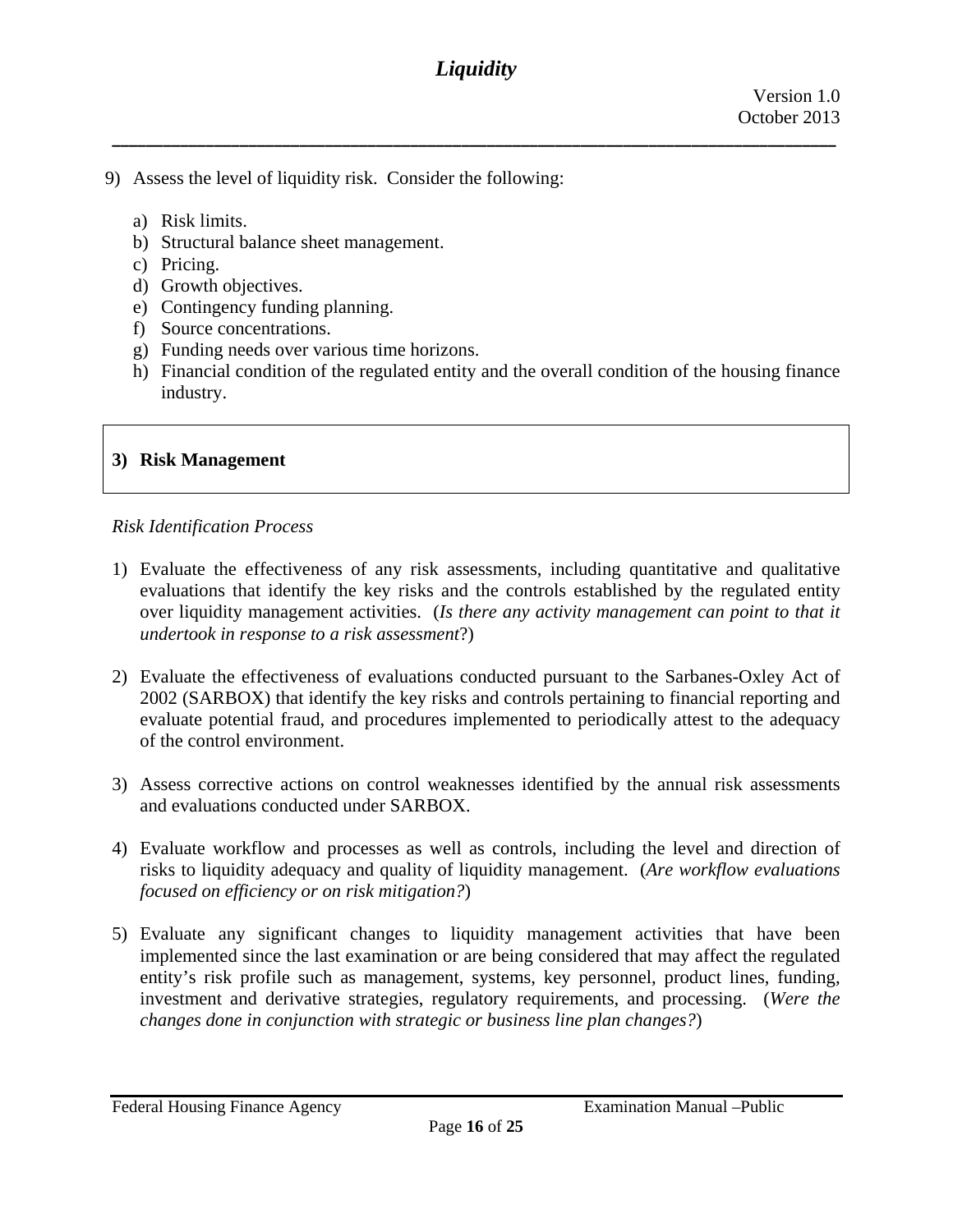**\_\_\_\_\_\_\_\_\_\_\_\_\_\_\_\_\_\_\_\_\_\_\_\_\_\_\_\_\_\_\_\_\_\_\_\_\_\_\_\_\_\_\_\_\_\_\_\_\_\_\_\_\_\_\_\_\_\_\_\_\_\_\_\_\_\_\_\_\_\_\_\_\_\_\_\_\_\_\_\_\_\_\_\_\_**

### *Organizational Structure*

- 1) Identify functional department and reporting responsibilities.
- 2) Identify key personnel responsible for liquidity management activities and reporting lines.
- 3) Identify primary duties, responsibilities, and technical expertise of personnel. (*Are existing training opportunities sufficient to maintain staff's expertise?*)
- 4) Assess segregation of duties.
- 5) Determine whether there is cross-training of personnel.
- 6) Determine whether there is coordination with other departments such as risk management, information technology, treasury, investment, cash management, accounting, and wire transfer.
- 7) Identify management and board of directors committees with the responsibility of monitoring risks to the regulated entity's liquidity. (*Do any board members have any liquidity management background or expertise?*)

# *Policy and Procedure Development*

- 1) Ensure that the board has approved the regulated entity's liquidity policy and that the policy addresses all areas of liquidity risk. Consider the following:
	- a) Risk limits.
	- b) Structural balance sheet management.
	- c) Pricing.
	- d) Growth objectives.
	- e) Contingency funding planning.
	- f) Management reporting.
	- g) Source concentrations.
	- h) Funding needs over various time horizons.
	- i) Financial condition of the regulated entity and the overall condition of the housing finance industry.

*(Are established risk limits meaningful – are they set at levels that could be reasonably assumed to hit at some point? Are the time horizons used in the measurements relevant?)* 

2) Ensure that the regulated entity has reasonable guidelines for management of the liquidity position. Guidelines should be based on the structure of the investment and funding base.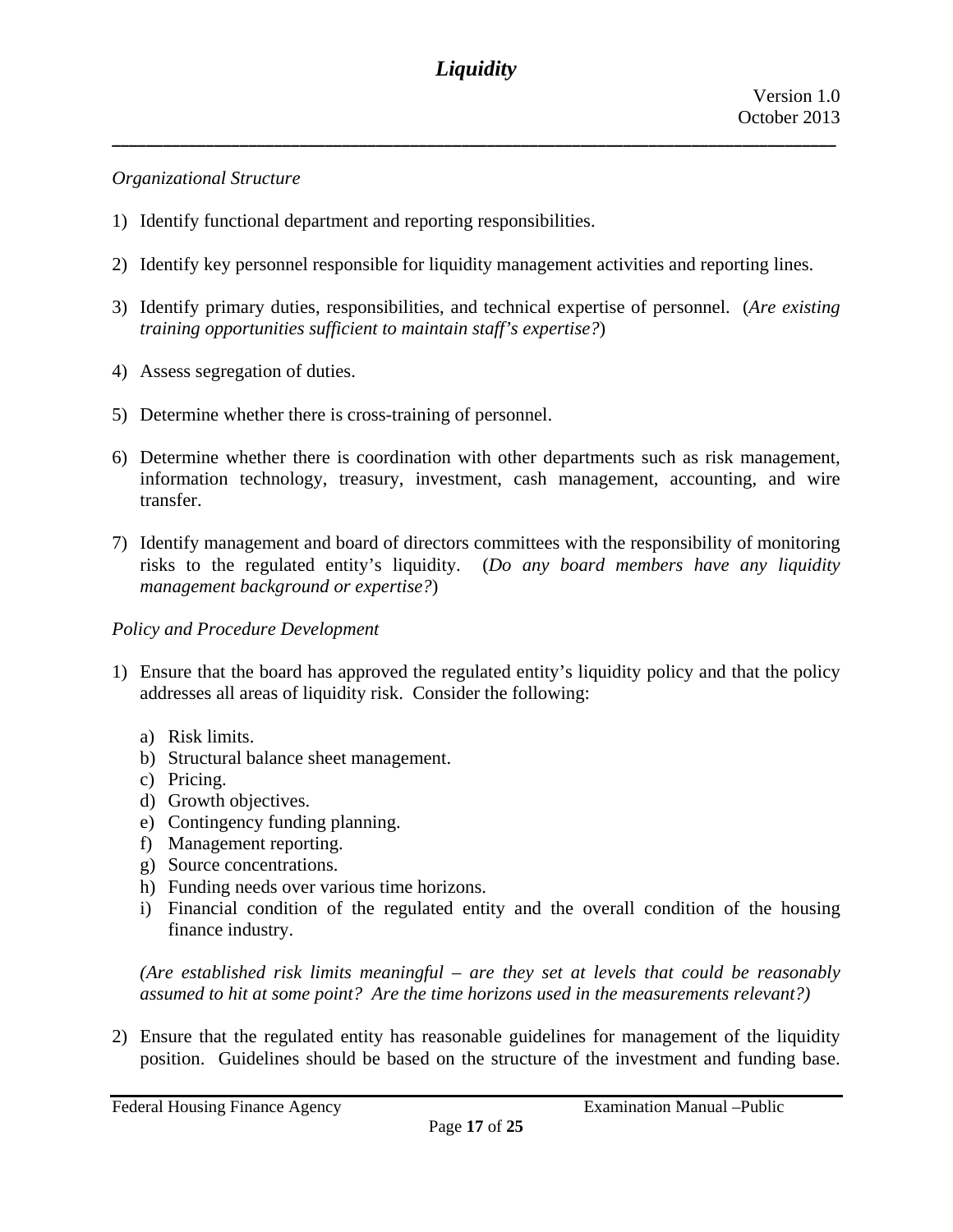Depending on how much the regulated entity relies on volatile liability markets, guidelines should call for the use of the following:

- a) Balance sheet ratios.
- b) Total debt rolling over within one year/total debt outstanding.
- c) The maintenance of minimum levels of U.S. Treasury securities.
- d) Cash flow ratios.
- e) Maintenance of minimum liquidity metrics.
- f) Liquid assets/short-term funding.
- g) Investor monitoring that periodically reviews limits on concentrations of funding sources by the following:
	- 1) Geographic markets.
	- 2) Instruments.
	- 3) Customer type.
- 3) Assess the diversification of funding sources, including earnings, borrowing, and capital contributions.
- 4) Ensure that guidelines in policies and procedures are consistent with strategic objectives and that planning, budgeting, and that new product development incorporates funding considerations in the decision-making process. (*Are the same personnel involved in all of these areas?*)
- 5) Determine if the regulated entity's policies and procedures provide sufficient guidance regarding required actions in the event of inadequate liquidity.

# *Risk Metrics*

- 1) The establishment of board and management committees to oversee liquidity management function.
- 2) The development, review, and approval of risk measurement methodology and risk management strategies. (*Is the review conducted at appropriate intervals?*)
- 3) The development, adoption, and periodic review of the liquidity management policy that establishes:
	- a) Sources of operational and contingency liquidity.
	- b) Methodologies for measuring operational and contingency liquidity needs.
	- c) Guidelines for periodic monitoring and reporting liquidity positions.
	- d) Internal control structure and parameters.
	- e) Business continuity and recovery plans.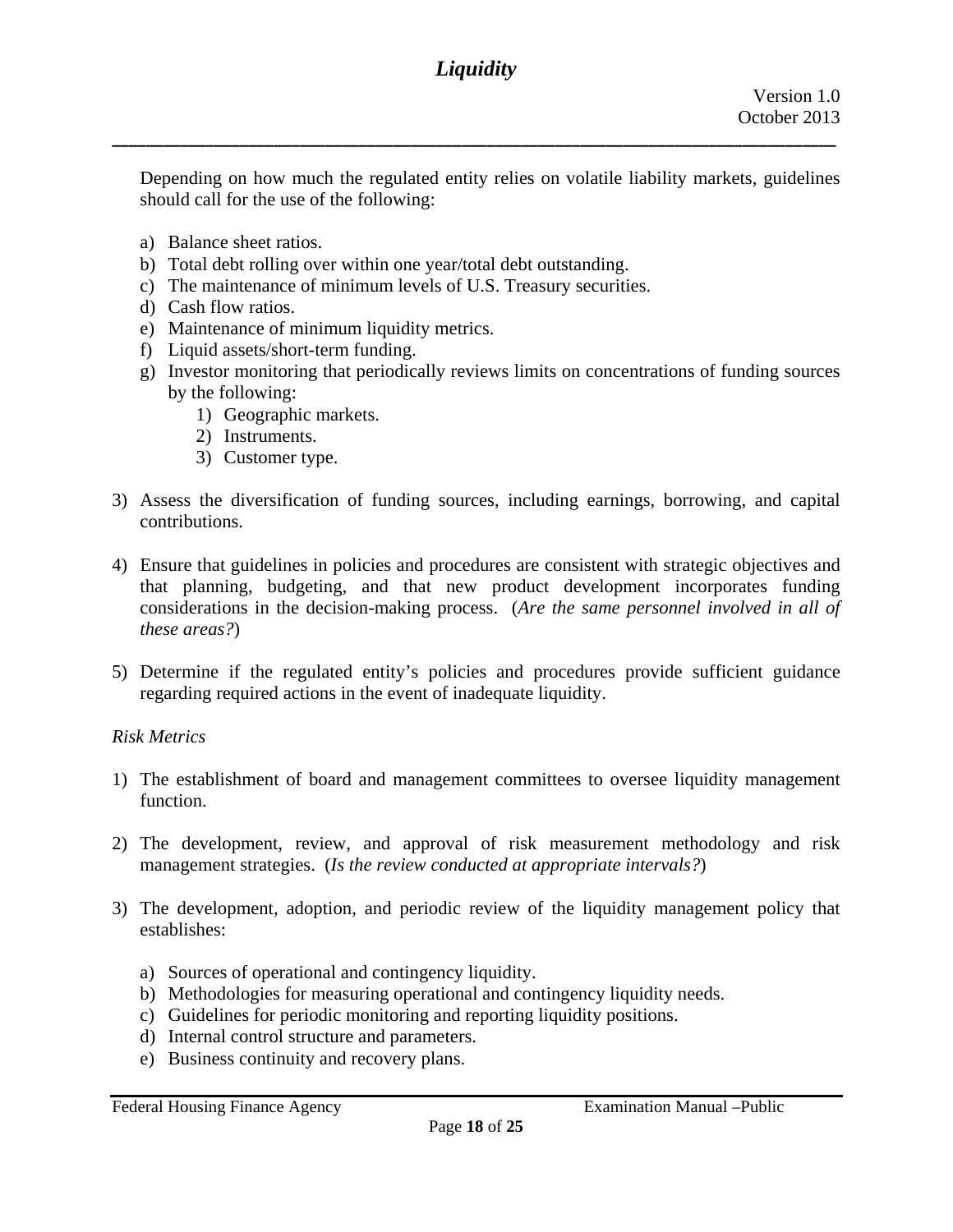- f) Guidelines for monitoring liquidity position and policy exception reporting.
- needs. Assess if the cost of these sources is part of the regulated entity's evaluation. Consider the following: 4) Evaluate the volume and trends of sources of liquidity and funding available to meet liquidity
	- a) Contingency funding plans.
	- b) Cash flow reports or cash flow gap reports or similar reports used by management to identify expected liquidity requirements for overnight, 30-day, and 365-day time horizons.
	- c) Liquidity from assets.
	- d) Review other potential sources of asset liquidity (additional securitizations, loan or securities sales, cash flow from loans, investments, etc.).
	- e) Liquidity from liabilities.
	- f) Regulated entity debt spreads and debt spread trends.
	- g) Potential erosion of demand from credit-sensitive investors.
	- h) The maturity of debt securities or callable debt that may be repurchased.
	- i) Compare estimated capacity to borrow under established Repo lines to short-term liquidity needs.

# *Reporting*

- 1) Evaluate the effectiveness of management reports concerning liquidity needs and funding sources. Consider management's need to receive reports that contain the following:
	- a) Reports on the current status and trends regarding liquidity metrics.
	- b) Compliance with limits and controls.
	- c) Evaluations of the results of past strategies.
	- d) Assessments of the potential risks and returns of proposed strategies.
	- e) Identify the major changes in the regulated entity's funding and liquidity risk profile.
	- f) Stress scenarios.

# (*Are reports designed for different levels of management?*)

- 2) Contact FHFA personnel who monitor liquidity reports submitted by the regulated entity and assess the following as appropriate:
	- a) The regulated entity's compliance with FHFA directed minimal liquidity requirements.
	- b) The accuracy of the data contained in the liquidity reports.
	- c) The timeliness of reporting.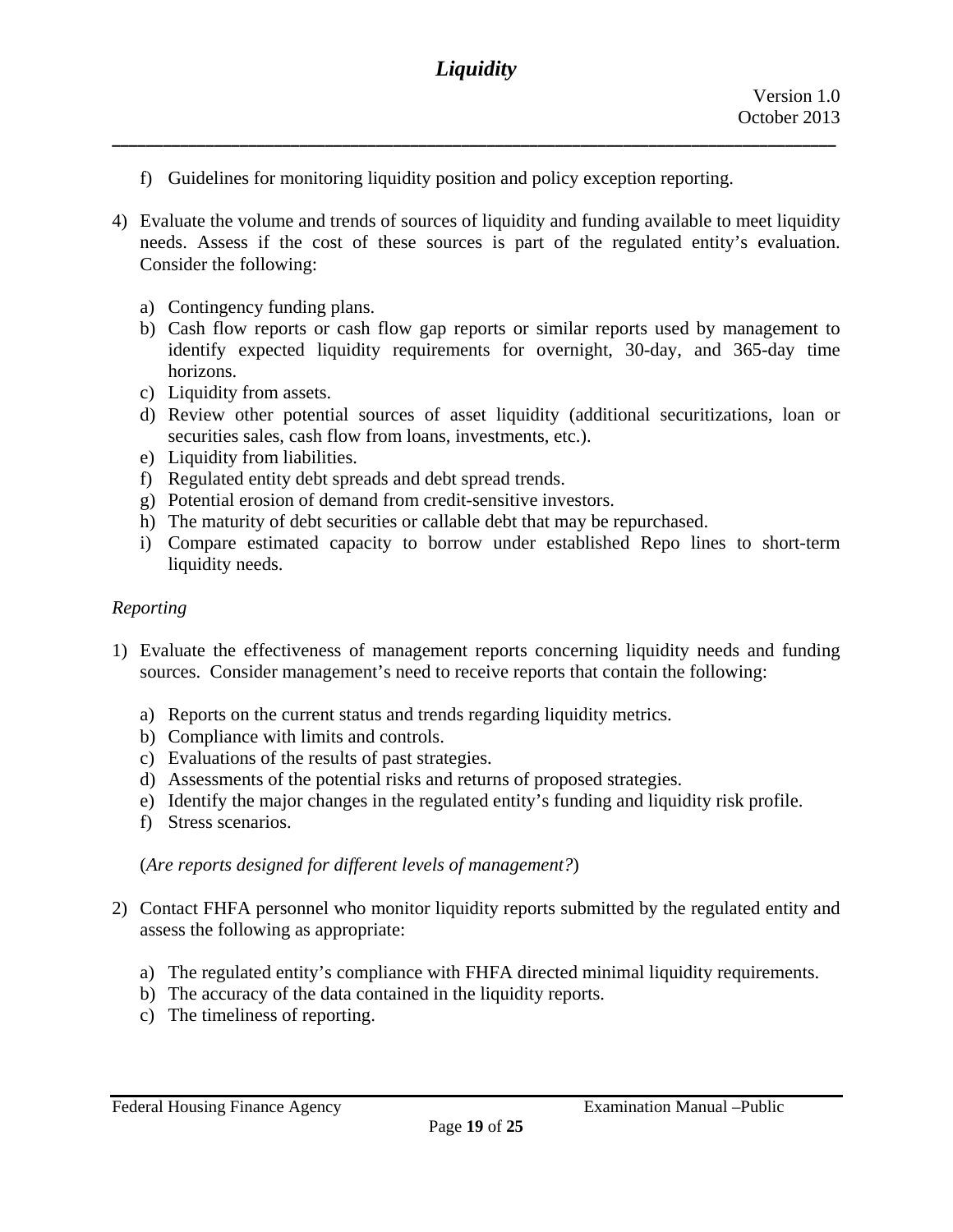**\_\_\_\_\_\_\_\_\_\_\_\_\_\_\_\_\_\_\_\_\_\_\_\_\_\_\_\_\_\_\_\_\_\_\_\_\_\_\_\_\_\_\_\_\_\_\_\_\_\_\_\_\_\_\_\_\_\_\_\_\_\_\_\_\_\_\_\_\_\_\_\_\_\_\_\_\_\_\_\_\_\_\_\_\_**

### *Internal/External Audit*

- 1) Evaluate the adequacy of the scope and testing performed by external and internal auditors. (*Are all areas of potential risk considered? If not, why not? Are reasons for excluding certain areas within the scope of audit work reasonable and supported?*)
- 2) Evaluate the adequacy of the scope and testing performed by outside consultants.
- 3) Assess the adequacy of tracking systems for monitoring implementation of corrective actions.
- 4) Assess the adequacy of actions taken in response to audit findings.

# *Information Technology*

1) Identify and assess the automated and manual systems and applicable controls used by liquidity management activities for processing funding, measuring liquidity needs and available liquidity, including cash flow projection reports, and business continuity and recovery. (*Are systems specific to liquidity management considered in the business continuity plan? Does the regulated entity have appropriate plans in place to ensure that liquidity needs and monitoring can be accomplished despite business interruptions?)* 

#### *Compliance*

- 1) As required under 12 CFR part 1207, determine if the regulated entity takes steps to assure that women- and minority-owned or controlled funds providers are given the opportunity to compete for regulated entity funding needs.
- 2) Evaluate the steps taken to comply with PMOS Standard 5- Adequacy and Maintenance of Liquidity and Reserves, specifically:
	- a) Assess the regulated entity's liquidity management framework that ensures it maintains sufficient liquidity to withstand a range of stressful events.
	- b) Determine if the regulated entity's liquidity risk tolerance is appropriate for its business strategy and its mission goals and objectives.
	- c) Assess the regulated entity's process for identifying, measuring, monitoring, controlling, and reporting its liquidity position and its liquidity risk exposures.
	- d) Determine if the regulated entity has established a funding strategy that provides effective diversification in the sources and tenor of funding.
	- e) Assess the regulated entity's stress tests on a regular basis for a variety of institutionspecific and market-wide stress scenarios to identify sources of potential liquidity strain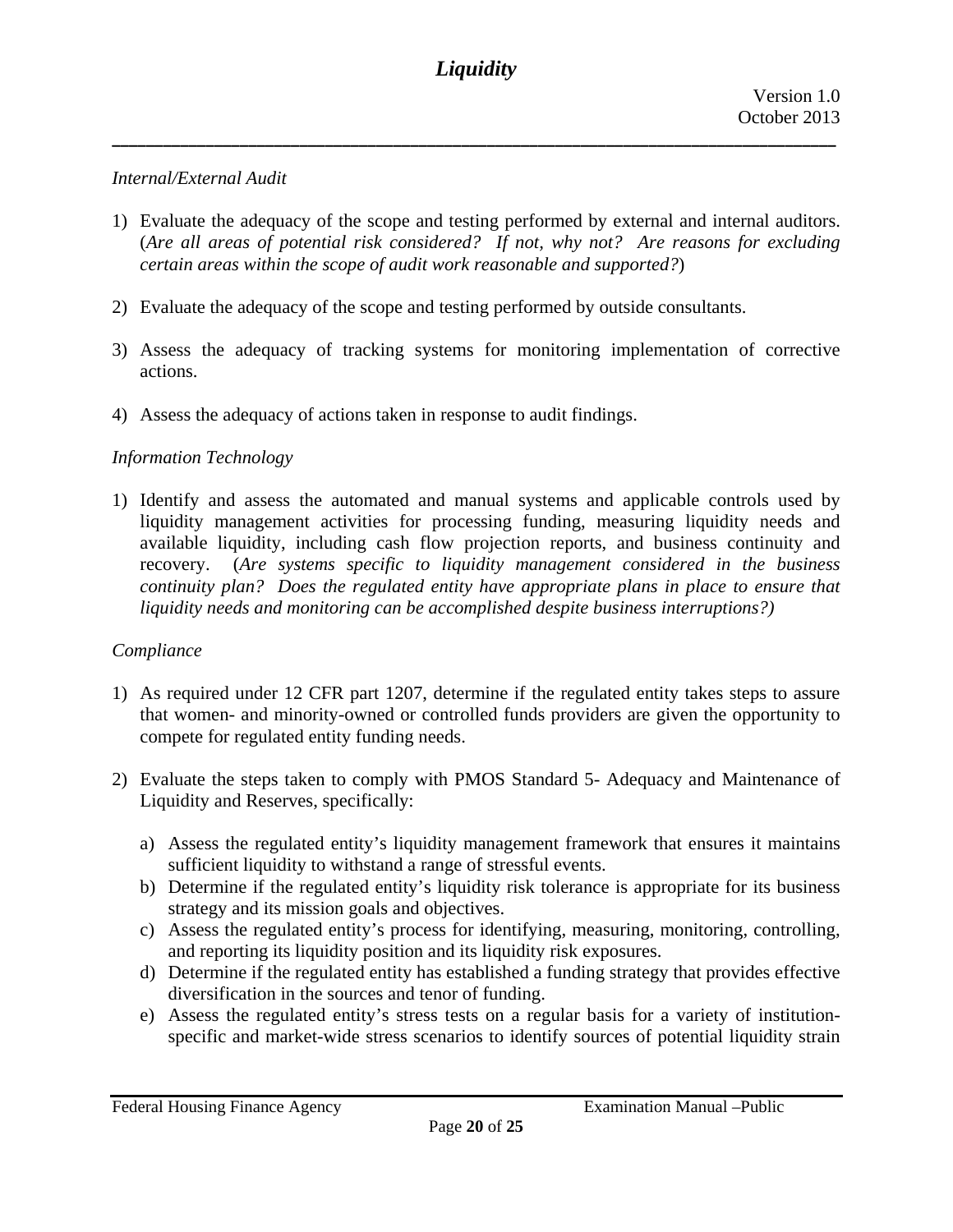and to ensure that current exposures remain in accordance with each regulated entity's established liquidity risk tolerance.

- f) Determine if the regulated entity uses stress test outcomes to adjust its liquidity management strategies, policies, and positions and to develop effective contingency plans.
- g) Assess the regulated entity's formal contingency funding plan that clearly sets out the strategies for addressing liquidity shortfalls in emergencies. Where practical, contingent funding sources should be tested or drawn on periodically to assess their reliability and operational soundness.
- h) Determine if the regulated entity maintains adequate reserves of liquid assets, including adequate reserves of unencumbered, marketable securities that can be liquidated or pledged to meet unexpected needs.

(*Has the board of directors appropriately identified the risks in these areas and ensured that appropriate risk mitigation programs are in place?*)

- 3) Evaluate the steps taken to comply with PMOS Standard  $6 -$  Management of Asset and Investment Portfolio Growth. Specifically, determine if the regulated entity has managed asset and investment portfolio growth consistent with its board-approved liquidity strategy.
- 4) Evaluate the steps taken to comply with PMOS Standard 7 Investments and Acquisitions of Assets. Specifically, determine if the regulated entity has established an investment policy that is consistent with its board-approved liquidity strategy.
- 5) (FHLBanks only) Assess the timeliness and accuracy of submissions of monthly certification of compliance with regulations to the FHFA.
- 6) Evaluate the board of directors at the FHLBanks for fulfilling the requirements of 12 CFR part 917 and Advisory Bulletin 05-05.
- 7) At the FHLBanks, determine compliance with 12 CFR part 1270, pertaining to sources of funds and liquid reserves.
- 8) Determine at the FHLBanks if liquidity is certified in conformance with 12 CFR part 1270.
- 9) Assess business continuity plans as they pertain to liquidity needs per Advisory Bulletin 03-2 and Advisory Bulletin 02-3 in the FHLBanks.
- 10) Determine if the regulated entity has eliminated daylight overdrafts.
- 11) For the Enterprises, evaluate the use of non-mortgage investments for adherence to 12 CFR part 1720 and PG-00-002.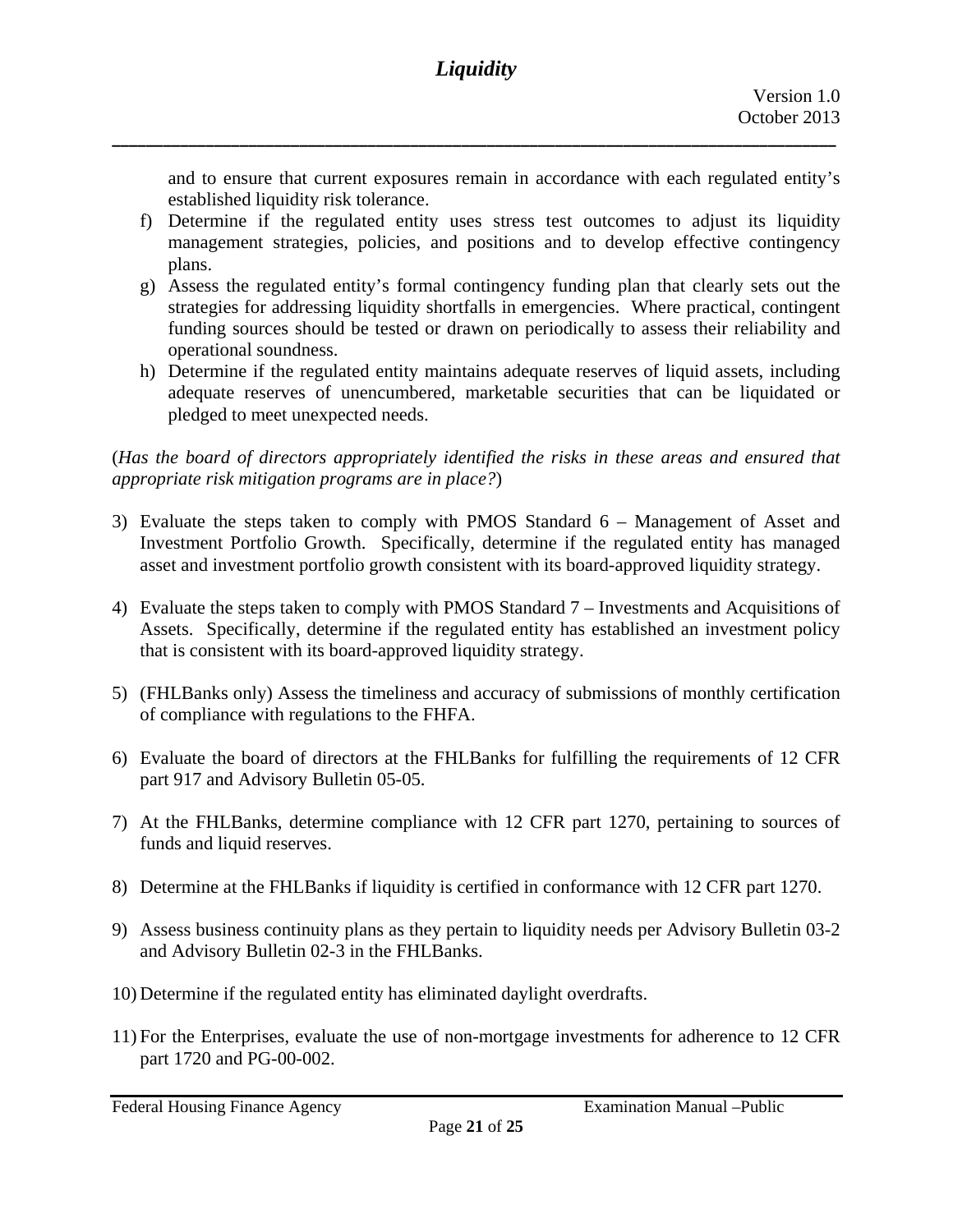**\_\_\_\_\_\_\_\_\_\_\_\_\_\_\_\_\_\_\_\_\_\_\_\_\_\_\_\_\_\_\_\_\_\_\_\_\_\_\_\_\_\_\_\_\_\_\_\_\_\_\_\_\_\_\_\_\_\_\_\_\_\_\_\_\_\_\_\_\_\_\_\_\_\_\_\_\_\_\_\_\_\_\_\_\_**

# **6) Testing**

- 1) Evaluate the regulated entity's liquid assets, including:
	- a) Level of liquid assets
	- b) Trends in liquid assets
	- c) Liquid assets and trends relative to total assets
	- d) Types of liquid assets
	- e) Maturities of liquid assets
	- f) Credit ratings of liquid assets
	- g) Geographic concentrations of liquid assets
- 2) Validate the appropriateness of assumptions and methodologies that underlie the liquidity model used to calculate operational and contingency liquidity needs. (*Are assumptions in the models consistent with similar assumptions in other areas such as strategic planning?*)
- 3) Validate sources of funds to be available for contingency liquidity needs by reconciling management reports to general ledger.
- 4) Validate the accuracy of the regulated entity's cash flow projections, including maturity gap, repricing gap, and option gap reports.
- 5) Verify the accuracy of liquidity reports provided to FHFA, as applicable.
- 6) Verify records of periodic testing of business contingency and recovery plans.
- 7) Verify contingency liquidity agreements with other institutions. Determine if the agreements are tested periodically.
- 8) Evaluate the market acceptance of recent debt issuances.
- 9) Verify credit lines with other financial institutions for the purpose of meeting liquidity needs in case of emergency. (*Has management considered the implications to its reputation when it draws on any lines from other institutions?)*
- 10) Validate the regulated entity's adherence to regulations and the risk management policy. Obtain recent general ledger and subsidiary system reports, as well as spreadsheets/databases, and verify compliance with the regulatory liquidity policies and the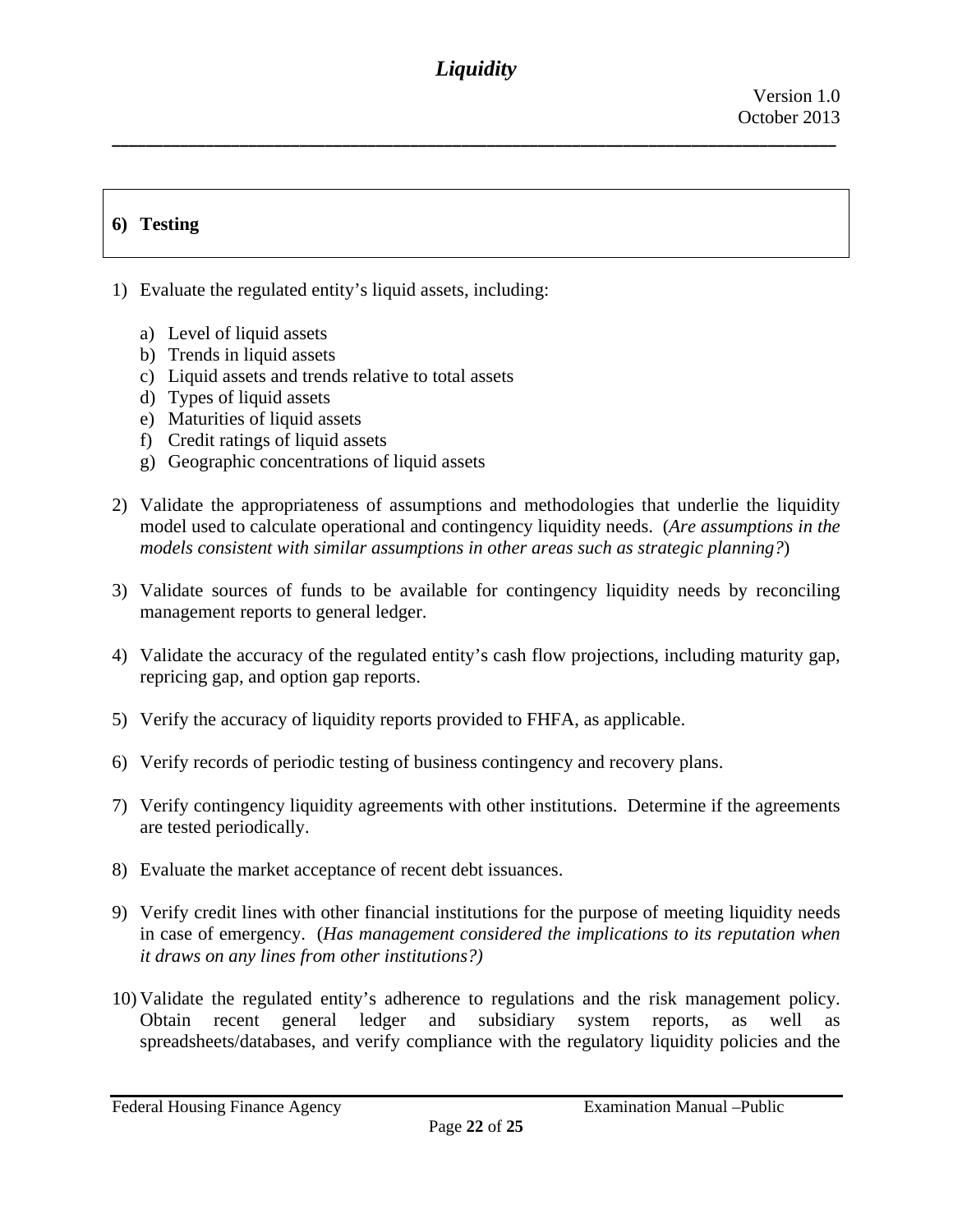requirements of FHFA regulations. Verify that securities that have been pledged under a Repo are excluded from the calculation utilized to satisfy contingency liquidity requirements.

- 11) Verify the regulated entity's liquidity status (level of liquid assets, composition of liquid assets, trends, concentrations, maturities, available lines, debt market support) and compliance with its liquidity policies and assess whether regulatory requirements are periodically reported to management and board of directors committees. Also, verify that each FHLBank's quarterly liquidity certification report has been timely filed with FHFA.
- 12) Verify agreements that are in place with Fed Funds counterparties and/or securities dealers for alternative sources of liquidity.
- 13) Evaluate the process for receiving information from key systems in order to monitor the regulated entity's liquidity position and needs through discussions with examiners and management. Examples include:
	- b) Wire system, such as large incoming, outgoing, and late or failed wires.
	- c) On-going monitoring of the target balance maintained at the Federal Reserve Bank.
	- d) Daylight overdraft notices received from the Federal Reserve Bank.
	- e) Automated clearing house transactions, such as large incoming and outgoing transactions.
	- f) Safekeeping.
	- g) Member deposit overdrafts.
	- h) Acquired member assets, such as large paydowns and funding.
	- i) Office of Finance reports used to monitor bond activity.
	- j) Trading activity.
	- k) Advances, such as large advances, paydowns, and maturities.
	- l) Outstanding loan commitments and letters of credit.
	- m) General ledger reports.
- 14) Review the most recent deposit overdraft report and daylight overdraft notifications received from the Federal Reserve Bank. Review with line management the situations that caused the customer deposit and/or daylight overdraft and the corrective action implemented. Evaluate whether the situations were isolated and whether they were the result of weaknesses in the design of the internal control environment or noncompliance with existing policies and procedures.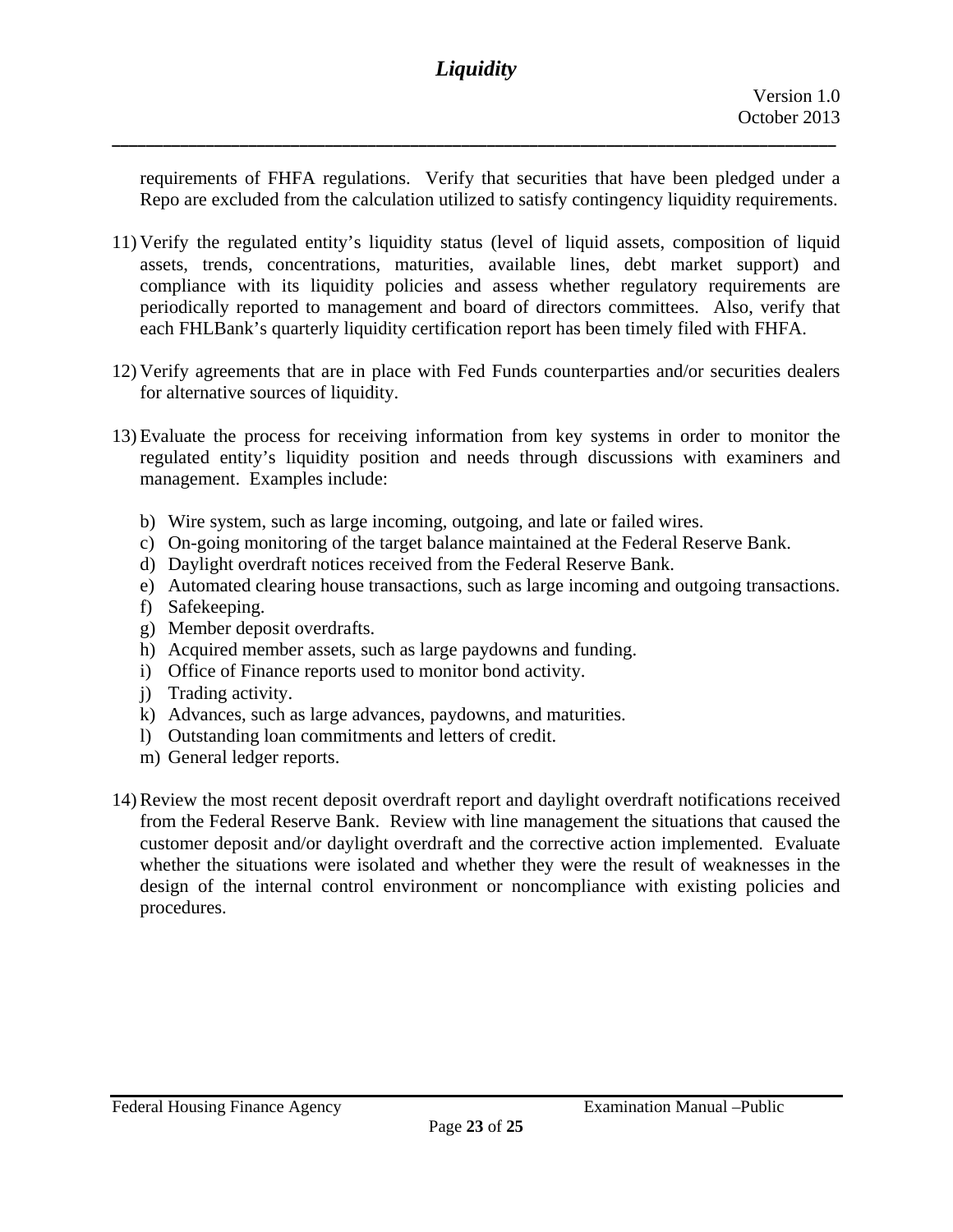**\_\_\_\_\_\_\_\_\_\_\_\_\_\_\_\_\_\_\_\_\_\_\_\_\_\_\_\_\_\_\_\_\_\_\_\_\_\_\_\_\_\_\_\_\_\_\_\_\_\_\_\_\_\_\_\_\_\_\_\_\_\_\_\_\_\_\_\_\_\_\_\_\_\_\_\_\_\_\_\_\_\_\_\_\_**

# **7) Conclusions**

- 1) Summarize conclusions for all examination work performed, including work performed by other FHFA staff as it relates to the regulated entity's liquidity. Develop a memorandum articulating the risks to the institution related to liquidity and the regulated entity's management of those risks. The memorandum should describe the basis of conclusions reached and summarize the analysis completed. Within the memorandum, discuss the types of risk the regulated entity is exposed to in the liquidity area (e.g., market, credit, operational); the level of risk exposure; the direction of risk (stable, decreasing, increasing); and the quality of risk management practices (strong, adequate, weak). A memorandum must be prepared irrespective of whether the examiner's assessment is positive or negative. The memorandum should include a recommended rating for the Liquidity area based on the FHFA rating system.
- 2) Conclude on the responsiveness to previous examination findings. Evaluate the adequacy of the regulated entity's response to previous examination findings and concerns.
- 3) Develop findings and prepare findings memoranda, as appropriate. Based on examination work performed, develop findings communicating concerns identified during the examination. Findings should identify the most significant risks to the institution and the potential effect to the regulated entity resulting from the concerns identified. Such documents should describe a remediation plan specifying the appropriate corrective action to address examination concerns and establish a reasonable deadline for the regulated entity to remediate the finding. Communicate preliminary findings to the EIC. Discuss findings with regulated entity personnel to ensure the findings are free of factual errors or misrepresentations in the analysis.
- 4) Develop a list of follow-up items to evaluate during the next annual examination. In addition to findings developed in the steps above, include concerns noted during the examination that do not rise to the level of a finding. Potential concerns include issues the regulated entity is in the process of addressing, but require follow-up work to ensure actions are completed appropriately. In addition, potential concerns should include anticipated changes to the institution's practices or anticipated external changes that could affect the institution's future liquidity needs or management practices.